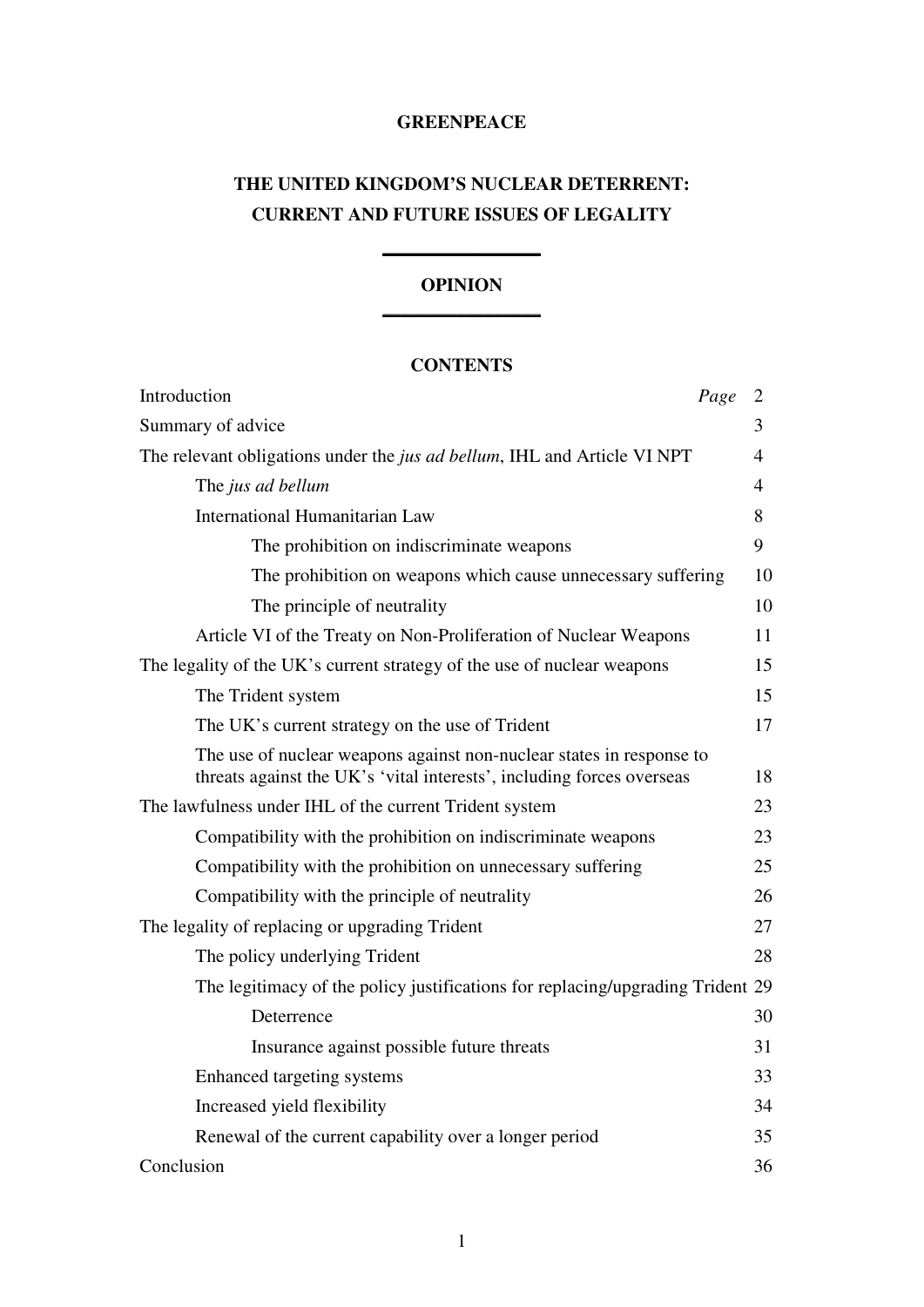## **INTRODUCTION**

- 1. We are asked to advise Greenpeace on the following issues relating to the United Kingdom's Trident nuclear deterrent (Trident'):
	- i) The compatibility with international law, in particular the *jus ad bellum,* international humanitarian law ('IHL') and Article VI of the Treaty on the Non-Proliferation of Nuclear Weapons ('NPT'), of the current UK strategy on the use of Trident. In particular, the use, or threat of use, of nuclear weapons against non-nuclear states in order to deter attacks against 'vital interests', including UK forces overseas threatened with chemical or biological weapons;
	- ii) The compatibility with IHL of deploying the current Trident system;
	- iii) The compatibility with IHL and Article VI NPT of the following options for replacing or upgrading Trident:
		- (a) Enhanced targeting capability;
		- (b) Increased yield flexibility;
		- (c) Renewal of the current capability over a longer period.
- 2. We are asked to advise on these issues in the context of the current international debate on nuclear non-proliferation, including in particular North Korea and Iran. The UK has indicated that the future of Trident may depend on the outcome of the Iranian situation.<sup>1</sup> It supported UN Security Council Resolution 1696, of 31 July 2006, in which the UNSC expressed its intention to use Chapter VII measures against Iran to enforce the requirements of the Resolution and of the IAEA, should compliance not be forthcoming. Politically, therefore, it may be of particular importance that the UK is seen to be adhering to its obligations under the NPT, including in particular those relating to Article VI. $<sup>2</sup>$ </sup>
- 3. The common theme throughout this opinion is the nature and extent of the obligations under the *jus ad bellum,* IHL, and Article VI NPT. For clarity, we have explained our understanding of these obligations at the outset of this opinion, before considering the specific issues on which we are asked to advise. We also want to make clear that any final opinion we express will necessarily depend on the precise facts. For obvious reasons these cannot be available to us at this time.

<sup>&</sup>lt;sup>1</sup> 'Trident's future "linked to Iran"', BBC News, 11 October 2005, quoting Foreign Officer Minister Kim Howells, available at http://news.bbc.co.uk/1/hi/uk/4331882.stm .

 $2$  The legal ramifications of a state's non-compliance with its obligations under the NPT, in particular where it is in material breach, are considered in abstract at paragraph 33, below.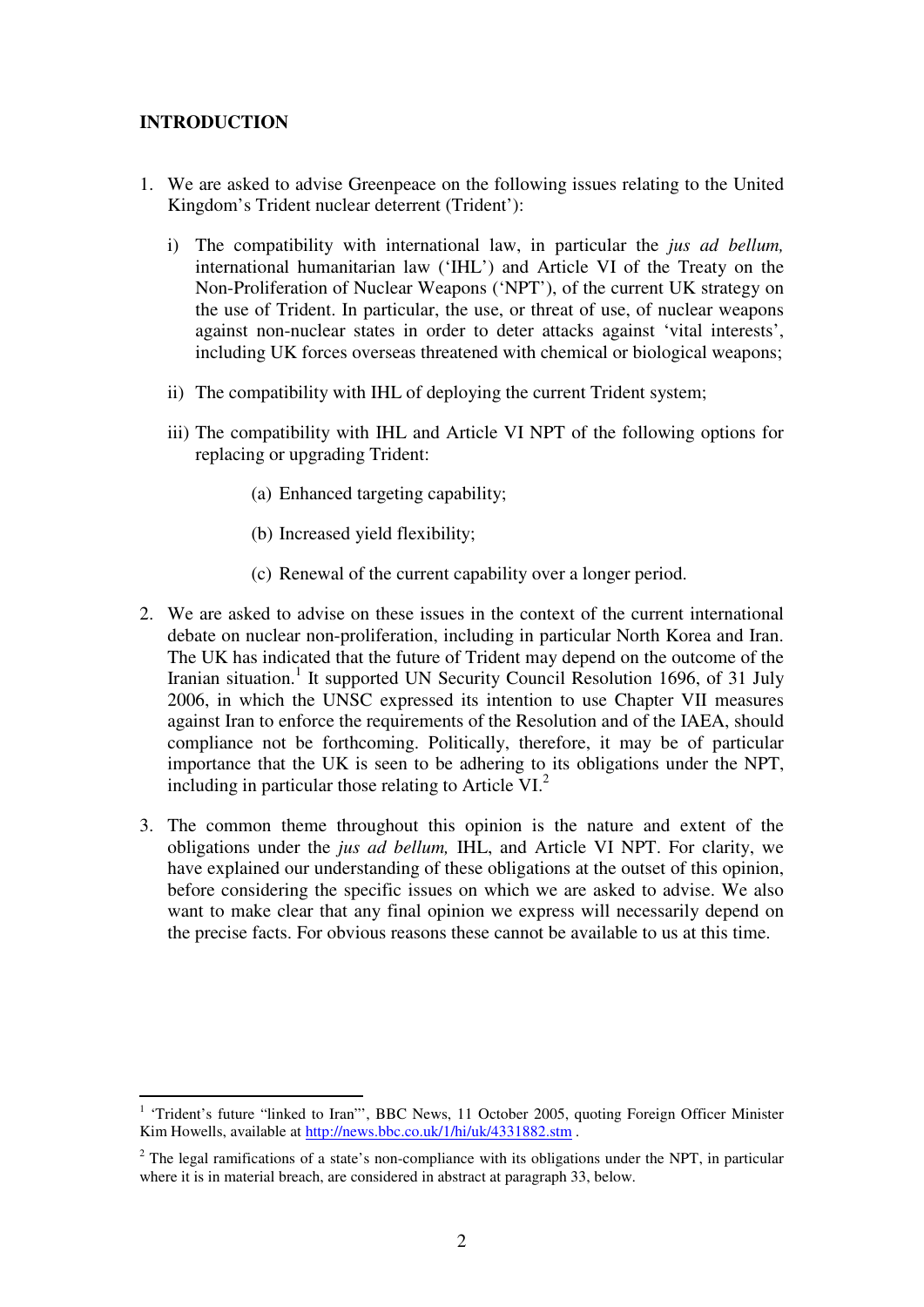## **SUMMARY OF ADVICE**

- 4. In our opinion, and for the reasons we set out below:
	- i) The use, or threat of use, of nuclear weapons in self-defence will be unlawful under the *jus ad bellum* where it fails to meet the requirements of necessity and proportionality. Where their use is contemplated in response to a threatened rather than actual attack, the additional requirement of imminence must be fulfilled. Given the devastating consequences inherent in the use of the UK's current nuclear weapons, we are of the view that the proportionality test is unlikely to be met except where there is a threat to the very survival of the state. In our view, the 'vital interests' of the UK as defined in the *Strategic Defence Review* are considerably broader than those whose destruction threaten the survival of the state. The use of nuclear weapons to protect such interests is likely to be disproportionate and therefore unlawful under Article 2(4) of the UN Charter.
	- ii) It is difficult to conceive of any circumstances in which the use of nuclear weapons in self-defence to deter future chemical or biological attacks on UK forces overseas could be proportionate and therefore lawful. In particular, the use of nuclear weapons in the context contemplated in 2002 by Mr Hoon in relation to Iraq would, on the facts available, be unlawful.
	- iii) We find it hard to envisage any scenario in which the use of Trident, as currently constituted, could be consistent with the IHL prohibitions on indiscriminate attacks and unnecessary suffering. Further, such use would be highly likely to result in a violation of the principle of neutrality.
	- iv) Article VI of the NPT places an obligation on all state parties '*to achieve a precise result, nuclear disarmament in all its aspects, by adopting a particular course of conduct, namely, the pursuit of negotiations on the matter in good faith*.'<sup>3</sup> Article VI is a provision essential to the accomplishment of the object of the NPT, nuclear disarmament, breach of which will be material. Acts or omissions which render nuclear disarmament remote or impossible, or which undermine its attainment, will be inconsistent with Article VI NPT. Accordingly:
		- a) A broadening of the deterrence policy to incorporate prevention of nonnuclear attacks so as to justify replacing or upgrading Trident would appear to be inconsistent with Article VI;
		- b) Attempts to justify Trident upgrade or replacement as an insurance against unascertainable future threats would appear to be inconsistent with Article VI;
		- c) Enhancing the targeting capability or yield flexibility of the Trident system is likely to be inconsistent with Article VI;

<sup>3</sup> *Legality of the Threat or Use of Nuclear Weapons*, *(Advisory Opinion at the request of the UN General Assembly),* ICJ Reports 1996, [100].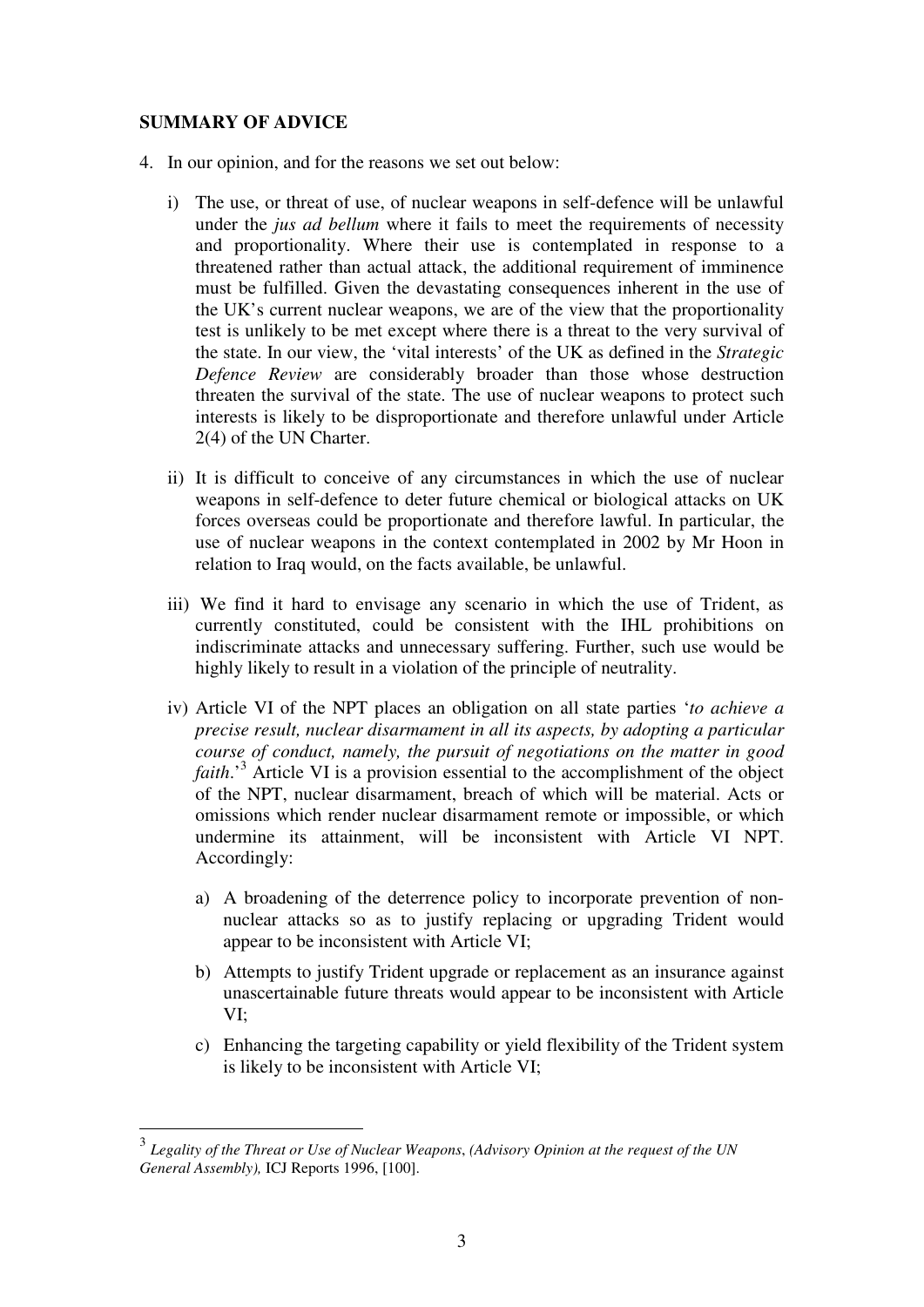- d) Renewal or replacement of Trident at the same capability is likely to be inconsistent with Article VI; and
- e) In each case such inconsistency could give rise to a material breach of the NPT.

## **THE RELEVANT OBLIGATIONS UNDER THE** *JUS AD BELLUM,* **IHL AND ARTICLE VI NPT**

### **The** *jus ad bellum*

5. The *jus ad bellum* regulates the lawfulness of the use of force by one state against another. Article 2(4) of the UN Charter states the central tenet:

*'All Members shall refrain in their international relations from the threat or use of force against the territorial integrity or political independence of any state, or in any other manner inconsistent with the Purposes of the United Nations.'* 

The same threshold of legality applies to a threatened use of force as it does to an actual use:

*'If the envisaged use of force is itself unlawful, the stated readiness to use it would be a threat prohibited under Article 2, paragraph 4. … The notions of "threat" and "use" of force under Article 2, paragraph 4, of the Charter stand together in the sense that if the use of force itself in a given case is illegal, for whatever reason, the threat to use such force will likewise be illegal. In short, if it is to be lawful, the declared readiness of a State to use force must be a use of force that is in conformity with the Charter. … no State, whether or not it defended the policy of deterrence, suggested to the Court that it would be lawful to threaten a use of force if the use of force contemplated would be illegal.'<sup>4</sup>*

The mere possession of nuclear weapons, when not accompanied by a specific threat against the territorial integrity or political independence of a state, does not amount to a threat within the meaning of Art.  $2(4)$ .<sup>5</sup>

6. Any use or threat of force is unlawful unless it falls within a recognised exception to Article 2(4), of which one is self-defence. Article 51 of the UN Charter states:

*'Nothing in the present Charter shall impair the inherent right of individual or collective self-defence if an armed attack occurs against a Member of the United Nations, until the Security Council has taken measures necessary to maintain international peace and security. Measures taken by Members in the exercise of this right of self-defence shall be immediately reported to the* 

 4 *Legality of the Threat or Use of Nuclear Weapons*, *(Advisory Opinion at the request of the UN General Assembly),* ICJ Reports 1996, [47].

<sup>5</sup> *Legality of the Threat or Use of Nuclear Weapons*, *(Advisory Opinion at the request of the UN General Assembly),* ICJ Reports 1996, [48]; Dissenting Opinion of Vice-President Schwebel.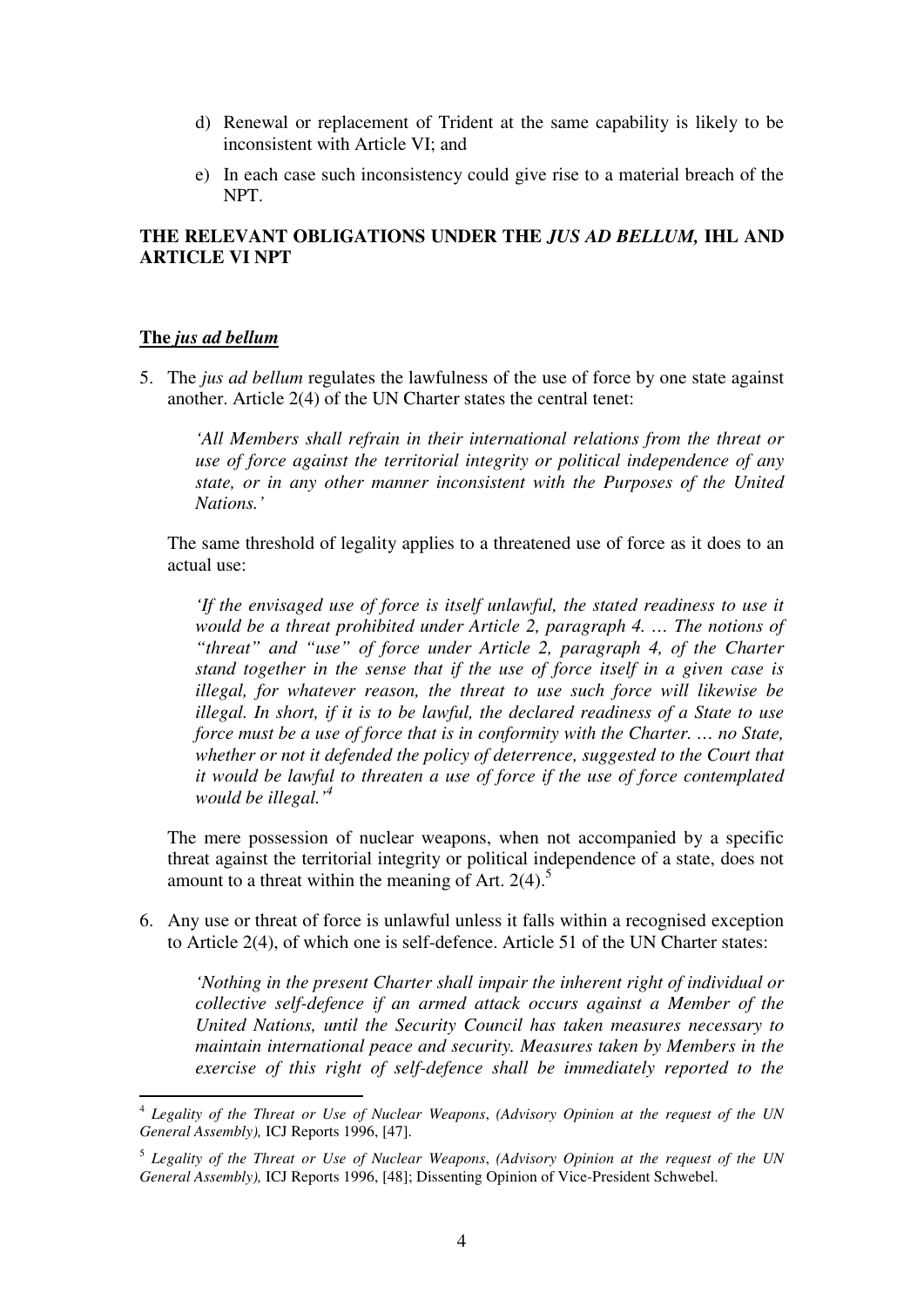*Security Council and shall not in any way affect the authority and responsibility of the Security Council under the present Charter to take at any time such action as it deems necessary in order to maintain or restore international peace and security.'* 

The provisions in Article 2(4) and Article 51 reflect customary international law.<sup>6</sup> In September 2005 Heads of State and Heads of Government reaffirmed that '*the relevant provisions of the Charter are sufficient to address the full range of threats to international peace and security*.'<sup>7</sup>

- 7. The right to act in self-defence is circumscribed by a number of conditions, usefully summarised in the *Principles of International Law on the Use of Force by States in Self-Defence*, adopted in October 2005 by a group of 13 international law academics and practitioners under the auspices of the International Law Programme at Chatham House ('the Chatham House Principles').<sup>8</sup> We adopt the approach set forth in the Principles. Two conditions are key:
	- i) Measures taken in self-defence must be necessary in order to respond to the armed attack; and
	- ii) They must be a proportionate response to that attack.<sup>9</sup>
- 8. Necessity is a strict objective standard, $10$  and one that must be determined at the time of the decision to take the measures. Necessity in the context of self-defence requires a close temporal nexus between the attack and the response: any delay in response will undermine the credibility of the need to respond at all. It also requires that that there be no other way of eliminating the danger, other than the measures taken.<sup>11</sup> In our view necessity is not, however, a fixed or static concept; it must take account of *inter alia* technological developments so that – together with the notion of imminence - its application today might be different from when the UN Charter was adopted in  $1945$ <sup>12</sup> Chatham House Principle 3 summarises the requirements as follows:

<sup>6</sup> *Military and Paramilitary Activities in and against Nicaragua (Nicaragua v United States of America)* ICJ Reports 1986, [173] – [176].

<sup>&</sup>lt;sup>7</sup> See 2005 World Summit Outcome Document, [79], in UN General Assembly Resolution 60/1 (24 October 2005), available at: http://daccessdds.un.org/doc/UNDOC/GEN/N05/487/60/PDF/N0548760.pdf?OpenElement

<sup>&</sup>lt;sup>8</sup> The Chatham House Principles are available at: http://www.chathamhouse.org.uk/index.php?id=261

<sup>9</sup> *Military and Paramilitary Activities in and against Nicaragua (Nicaragua v United States of America)* ICJ Reports 1986, [176], cited in *Legality of the Threat or Use of Nuclear Weapons*, *(Advisory Opinion at the request of the UN General Assembly),* ICJ Reports 1996, [41].

<sup>10</sup> *Oil Platforms (Islamic Republic of Iran v United States of America)* ICJ Reports 2003, [73].

<sup>11</sup> *Military and Paramilitary Activities in and against Nicaragua (Nicaragua v United States of America)* ICJ Reports 1986, [237], [282]; cited in *Oil Platforms (Islamic Republic of Iran v United States of America)* ICJ Reports 2003, [43].

 $12$  Chatham House Principles, commentary to Principles 3 and 4, p.8, cited in part below at paragraph 10.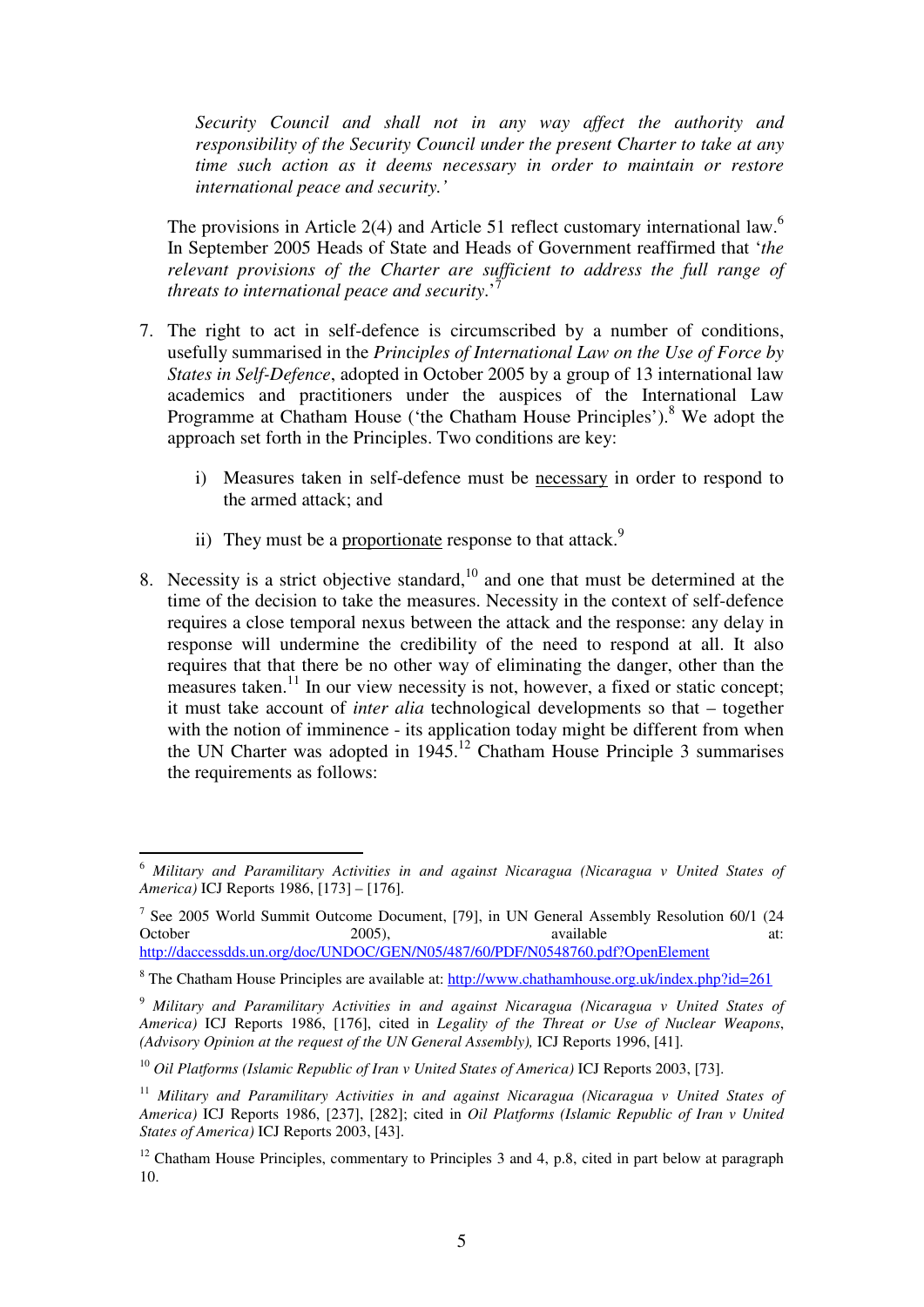*'Force may be used in self-defence only when this is necessary to bring an attack to an end, or to avert an imminent attack. There must be no practical alternative to the proposed use of force that is likely to be effective in ending or averting the attack.'*

The commentary to Principle 3 states that:

'*In applying the test of necessity, reference may be made to the means available to the state under attack; the kinds of forces and the level of armament to hand will be relevant to the nature and intensity of response that it would be reasonable to expect, as well as the realistic possibilities of resorting to non-military means in the circumstances*'.<sup>13</sup>

9. Proportionality is to be assessed on an ongoing basis throughout the course of the measures taken, and must consider the entirety of those measures.<sup>14</sup> Chatham House Principle 5 summarises the requirements as follows:

*The exercise of the right of self-defence must comply with the criterion of 'proportionality'.* 

- *The force used, taken as a whole, must not be excessive in relation to the need to avert or bring the attack to an end.*
- *The physical and economic consequences of the force used must not be excessive in relation to the harm expected from the attack.'*

The commentary to Principle 5 states:

*'The ICJ has confirmed that it is a well-established rule of customary international law that a use of force in self-defence must be "proportional to the armed attack and necessary to respond to it." This requires that the level of force used is not greater than that necessary to end the attack or remove the threat. As such it is another way of looking at the requirement of necessity.* 

*The proportionality requirement has been said to mean in addition that the physical and economic consequences of the force used must not be excessive in relation to the harm expected from the attack. But because the right of selfdefence does not allow the use of force to 'punish' an aggressor, proportionality should not be thought to refer to parity between a response and the harm already suffered from an attack, as this could either turn the concept of self-defence into a justification for retributive force, or limit the use of force to less than what is necessary to repel the attack.'* 

10. Also relevant to the ambit of this opinion is the use of force in response to an anticipated rather than ongoing attack. On this issue, we share the opinion of the Attorney General, Lord Goldsmith, that '*international law permits the use of force in self-defence against an imminent attack but does not authorise the use of force* 

<sup>&</sup>lt;u>.</u> <sup>13</sup> Chatham House Principles, p.8.

<sup>14</sup> *Oil Platforms (Islamic Republic of Iran v United States of America)* ICJ Reports 2003, [77].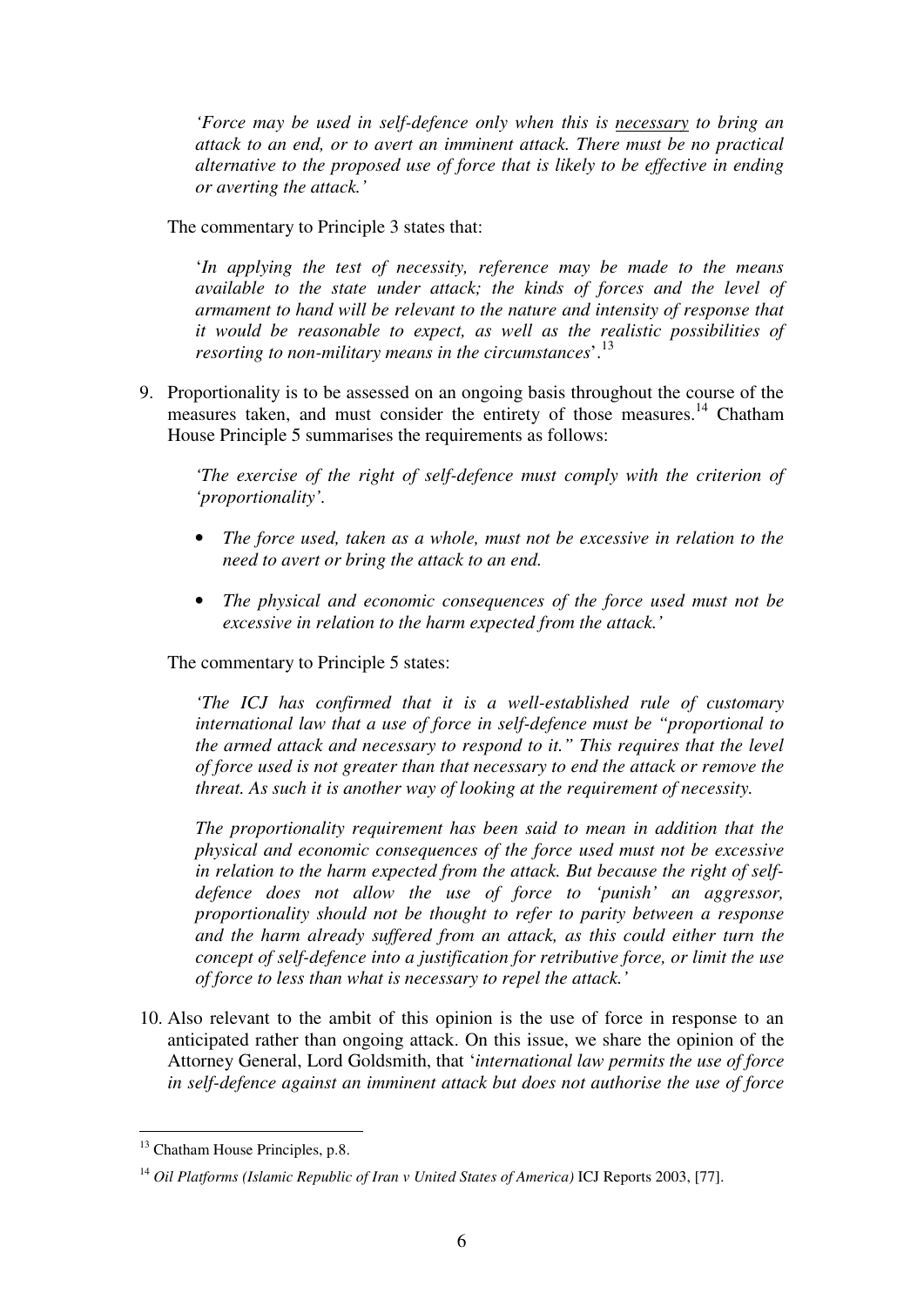*to mount a pre-emptive strike against a threat that is more remote*.'<sup>15</sup> What amounts to *'imminent'* is a question of fact to be judged on the circumstances of each case. Any use of self-defence in these circumstances must, of course, fulfil the usual requirements of necessity and proportionality. Principle 4 of the Chatham House Principles provides:

*'A state may use force in self-defence against a threatened attack only if that attack is 'imminent'.'* 

*There is a risk of abuse of the doctrine of anticipatory self-defence, and it needs to be applied in good faith and on the basis of sound evidence. But the criterion of imminence must be interpreted so as to take into account current kinds of threat and it must be applied having regard to the particular circumstances of each case. The criterion of imminence is closely related to the requirement of necessity.* 

- *Force may be used only when any further delay would result in an inability by the threatened state effectively to defend against or avert the attack against it.*
- *In assessing the imminence of the attack, reference may be made to the gravity of the attack, the capability of the attacker, and the nature of the threat, for example if the attack is likely to come without warning.*
- *Force may be used only on a proper factual basis and after a good faith assessment of the facts.'*

The commentary to Principle 4 provides, *inter alia,* as follows:

*'The concept of 'imminence' reflects the Caroline formulation of 'instant, overwhelming, leaving no choice of means, and no moment for deliberation'. In the context of contemporary threats imminence cannot be construed by reference to a temporal criterion only, but must reflect the wider circumstances of the threat.* 

*There must exist a circumstance of irreversible emergency. Whether the attack is 'imminent' depends upon the nature of the threat and the possibility of dealing effectively with it at any given stage. Factors that may be taken into account include: the gravity of the threatened attack – whether what is threatened is a catastrophic use of WMD; capability - for example, whether the relevant state or terrorist organisation is in possession of WMD, or merely of material or component parts to be used in its manufacture; and the nature of the attack – including the possible risks of making a wrong assessment of the danger. Other factors may also be relevant, such as the geographical situation of the victim state, and the past record of attacks by the state concerned.* 

*The criterion of imminence requires that it is believed that any further delay in countering the intended attack will result in the inability of the defending state* 

<sup>15</sup> *Hansard* HL Vol 660, Col 370, 21 April 2004.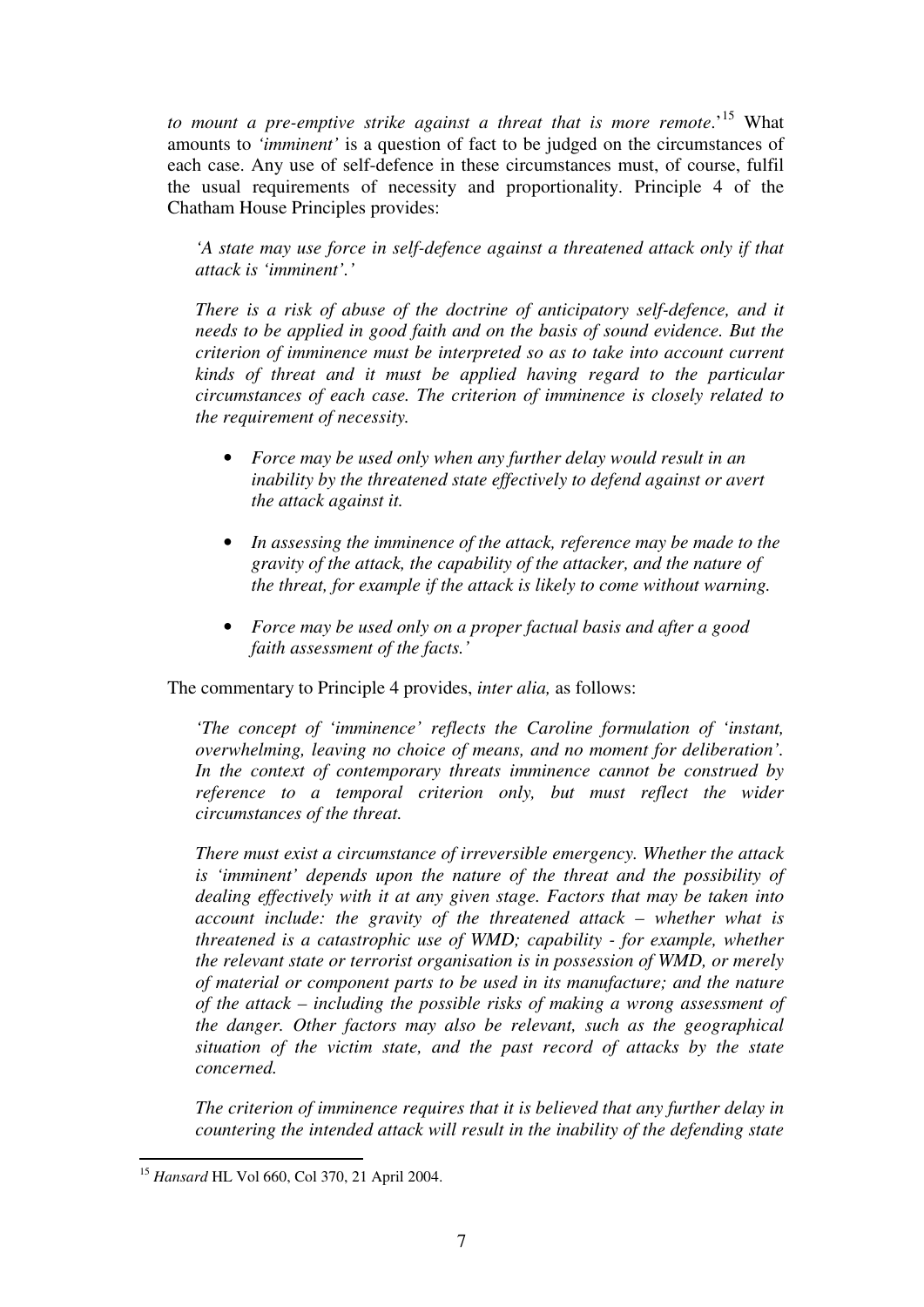*effectively to defend itself against the attack. In this sense, necessity will determine imminence: it must be necessary to act before it is too late. There is a question as to whether 'imminence' is a separate criterion in its own right, or simply part of the criterion of 'necessity' properly understood. As an additional criterion however it serves to place added emphasis on the fact that a forcible response in these circumstances lies at the limits of an already exceptional legal category, and therefore requires a correspondingly high level of justification.* 

*To the extent that a doctrine of 'pre-emption' encompasses a right to respond to threats which have not yet crystallized but which might materialise at some time in the future, such a doctrine (sometimes called 'preventive defence') has no basis in international law.'* 

#### **International Humanitarian Law**

- 11. The UK does not dispute that customary IHL applies to nuclear weapons to the same extent as it does to conventional warfare.<sup>16</sup> There are three principles of IHL central to the debate on the legality of the UK's current and future nuclear capability:
	- a) The prohibition on indiscriminate weapons;
	- b) The prohibition on the use of weapons which cause unnecessary suffering;
	- c) The principle of neutrality.

-

12. The first two rules have been found by the ICJ to represent *'intransgressible principles of customary international law.'<sup>17</sup>* A state is required to comply with them even when acting in self-defence, notwithstanding that its very survival is at risk.<sup>18</sup> The ICJ has since clarified that they are obligations owed *erga omnes*. 19

<sup>16</sup> For example, *Legality of the Threat or Use of Nuclear Weapons*, *(Advisory Opinion at the request of the UN General Assembly),* ICJ Reports 1996, [91], citing the Written Statement of the United Kingdom:

*<sup>&#</sup>x27;the legality of the use of nuclear weapons must therefore be assessed in the light of the applicable principles of international law regarding the use of force and the conduct of hostilities, as is the case with other methods and means of warfare.'*

<sup>17</sup> *Legality of the Threat or Use of Nuclear Weapons*, *(Advisory Opinion at the request of the UN General Assembly),* ICJ Reports 1996, [79].

<sup>18</sup> *Legality of the Threat or Use of Nuclear Weapons*, *(Advisory Opinion at the request of the UN General Assembly),* ICJ Reports 1996, [39]:

*<sup>&#</sup>x27;A weapon that is already unlawful* per se*, whether by treaty or custom, does not become lawful by reason of it being used for a legitimate purpose under the Charter.'* 

See also, President Bedjaoui's separate Declaration at [22].

<sup>19</sup> *Legal Consequences of the Construction of a Wall in the Occupied Palestinian Territory (Advisory Opinion)* ICJ Reports 2004, [157].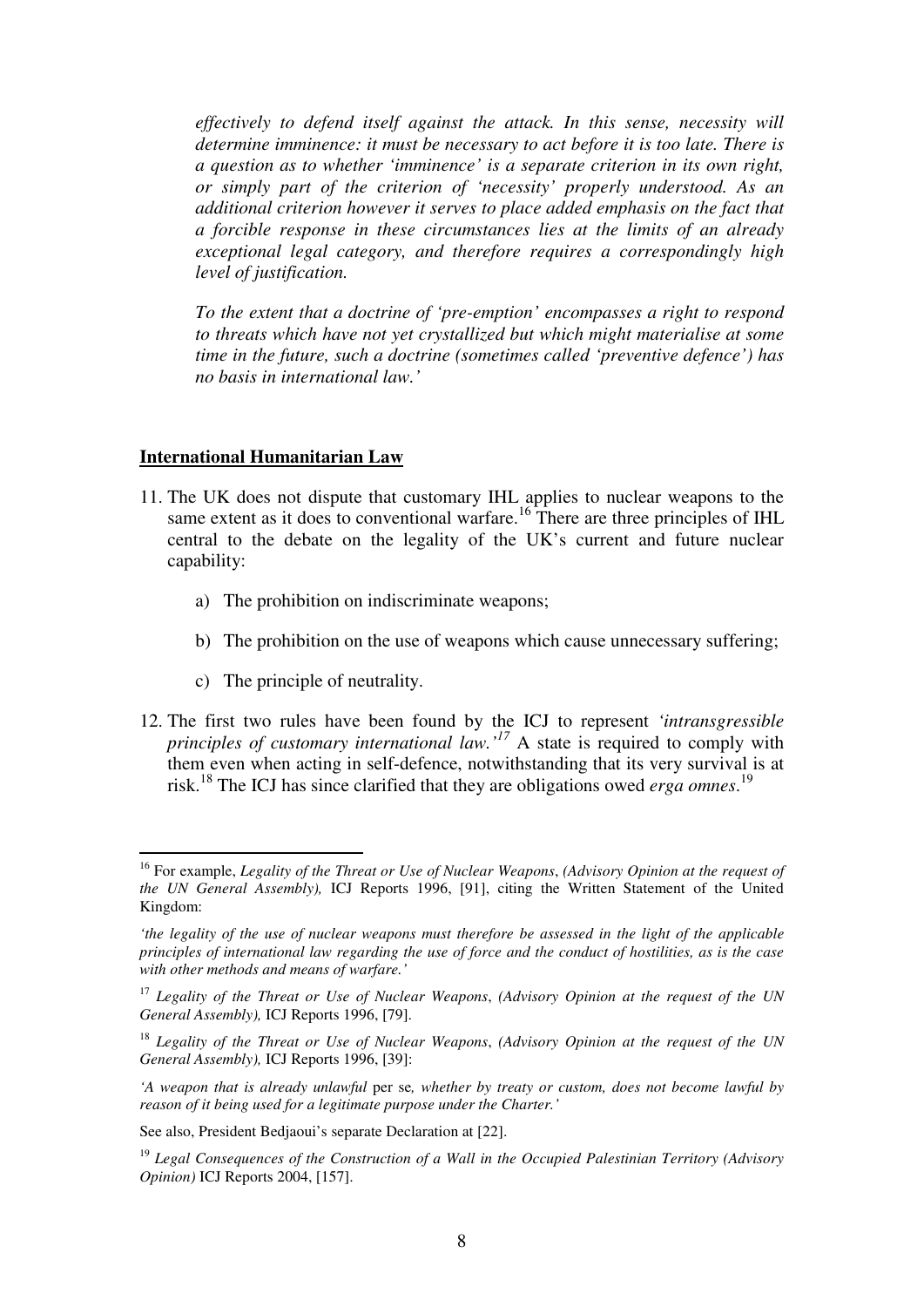#### THE PROHIBITION ON INDISCRIMINATE WEAPONS

- 13. It is a basic principle of customary IHL that a state must not carry out indiscriminate attacks. It is an embodiment of the obligation to distinguish between the civilian population and combatants.<sup>20</sup> In its Advisory Opinion on nuclear weapons the ICJ did not define the precise scope of the prohibition. However, in our view, the correct reading of the ICJ Opinion, and of the broader principle of distinction, supports the conclusion that there are two limbs to the prohibition:
	- i) Not to use weapons which are incapable of being targeted on military objectives;
	- ii) Not to use weapons which are capable of being targeted, but whose effects upon civilians cannot be controlled.
- 14. Our reasons for this conclusion are:
	- i) The purpose of the principle of distinction would be significantly undermined if it permitted a state to use a weapon which was in theory capable of being targeted, in so far as the point of explosion could be determined, but the effects of which were so unpredictable as to make this targeting largely ineffective in ensuring a distinction between military and civilian objects.
	- ii) The ICJ itself was concerned with the *effect* of a particular weapon, not just its targeting capability:

 *'…humanitarian law, at a very early stage, prohibited certain types of weapons because of their indiscriminate effect on combatants and civilians…'<sup>21</sup>*

15. In our opinion, a definition of the prohibition which overlooked the second limb identified at paragraph 13(ii) would be artificial and unduly limited. We find support for our conclusion both in Additional Protocol 1 to the Geneva Conventions ('AP1'), Article  $51(4)$ ,<sup>22</sup> and in the comments of Louise Doswald-

<sup>-</sup> $20$  On which see Article 48 of AP1, which is codificatory of the customary international law obligation.

<sup>21</sup> *Legality of the Threat or Use of Nuclear Weapons*, *(Advisory Opinion at the request of the UN General Assembly),* ICJ Reports 1996, [78] (emphasis added). This is further supported by the ICJ's conclusion that nuclear weapons are '*scarcely reconcilable'* with the obligations to discriminate and not to cause unnecessary suffering ([95]). It is not disputed that nuclear weapons are capable of being targeted with a relatively high degree of precision. Therefore the ICJ must have been referring to the *effects* of those weapons, not merely their targeting capability, when calling them '*scarcely reconcilable'*.

 $22$  Article 51(4) provides:

*<sup>&#</sup>x27;Indiscriminate attacks are prohibited. Indiscriminate attacks are:* 

*<sup>(</sup>a) Those which are not directed at a specific military objective;* 

*<sup>(</sup>b) Those which employ a method or means of combat which cannot be directed at a specific military objective; or*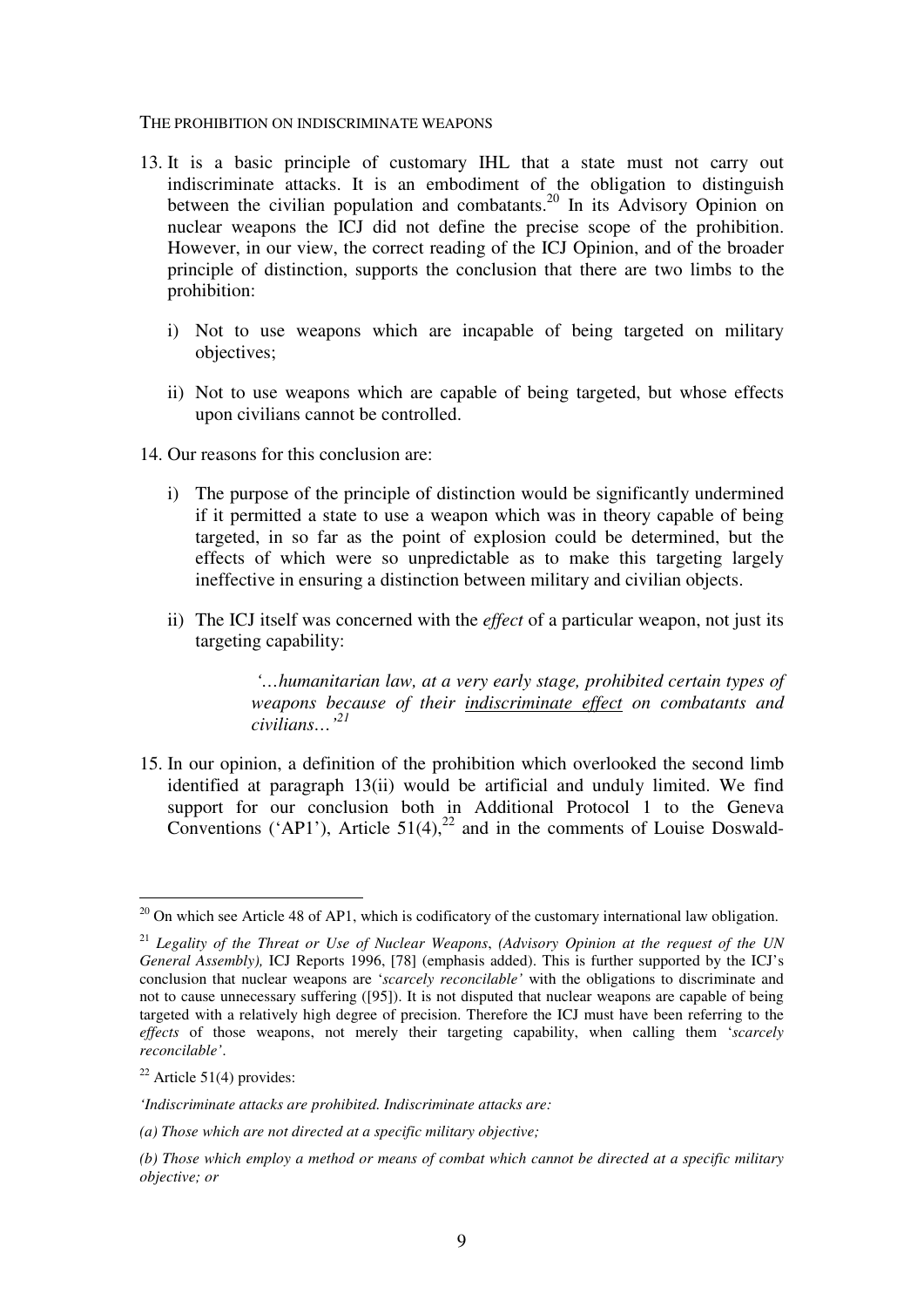Beck, Professor of International Law and Director of the University Centre for International Humanitarian Law, who has stated:

*'…the majority of state practice introduces a second condition for what could be considered an indiscriminate weapon: if the effects of a weapon, once targeted accurately at a military objective, are uncontrollable, the weapon is indiscriminate.'<sup>23</sup>*

THE PROHIBITION ON WEAPONS WHICH CAUSE UNNECESSARY SUFFERING

16. The ICJ said of this principle:

*'… it is prohibited to cause unnecessary suffering to combatants: it is accordingly prohibited to use weapons causing them such harm or uselessly aggravating their suffering. In application of that second principle, States do not have unlimited freedom of choice of means in the weapons they use.* 

*…humanitarian law, at a very early stage, prohibited certain types of weapons … because of the unnecessary suffering caused to combatants, that is to say, a harm greater than that unavoidable to achieve legitimate military objectives.'*<sup>24</sup>

17. The prohibition requires a state to first assess and then balance the likely suffering caused by a weapon against the military advantage gained by its use.

#### THE PRINCIPLE OF NEUTRALITY

-

18. This principle, which forms part of customary international law, places an obligation on states not to cause damage to neutral territory during attacks on a belligerent state:

*'The inviolability of neutral territory also means that the neutral states must not be affected by collateral effects of hostilities. The parties to the conflict have no right to cause damage to neutral territory through hostilities themselves. Therefore, there is no rule of admissible collateral damage to the detriment of the neutral state. If the effects of attacks directed against targets* 

*<sup>(</sup>c) Those which employ a method or means of combat the effects of which cannot be limited as required by this Protocol; and consequently, in each such case, are of a nature to strike military objectives and civilians or civilian objects without distinction'* 

<sup>&</sup>lt;sup>23</sup> Paper delivered to the Conference on Freedom from Nuclear Weapons through Good Faith and Accountability (Brussels, 6-7 July 2006).

<sup>24</sup> *Legality of the Threat or Use of Nuclear Weapons*, *(Advisory Opinion at the request of the UN General Assembly),* ICJ Reports 1996, [78].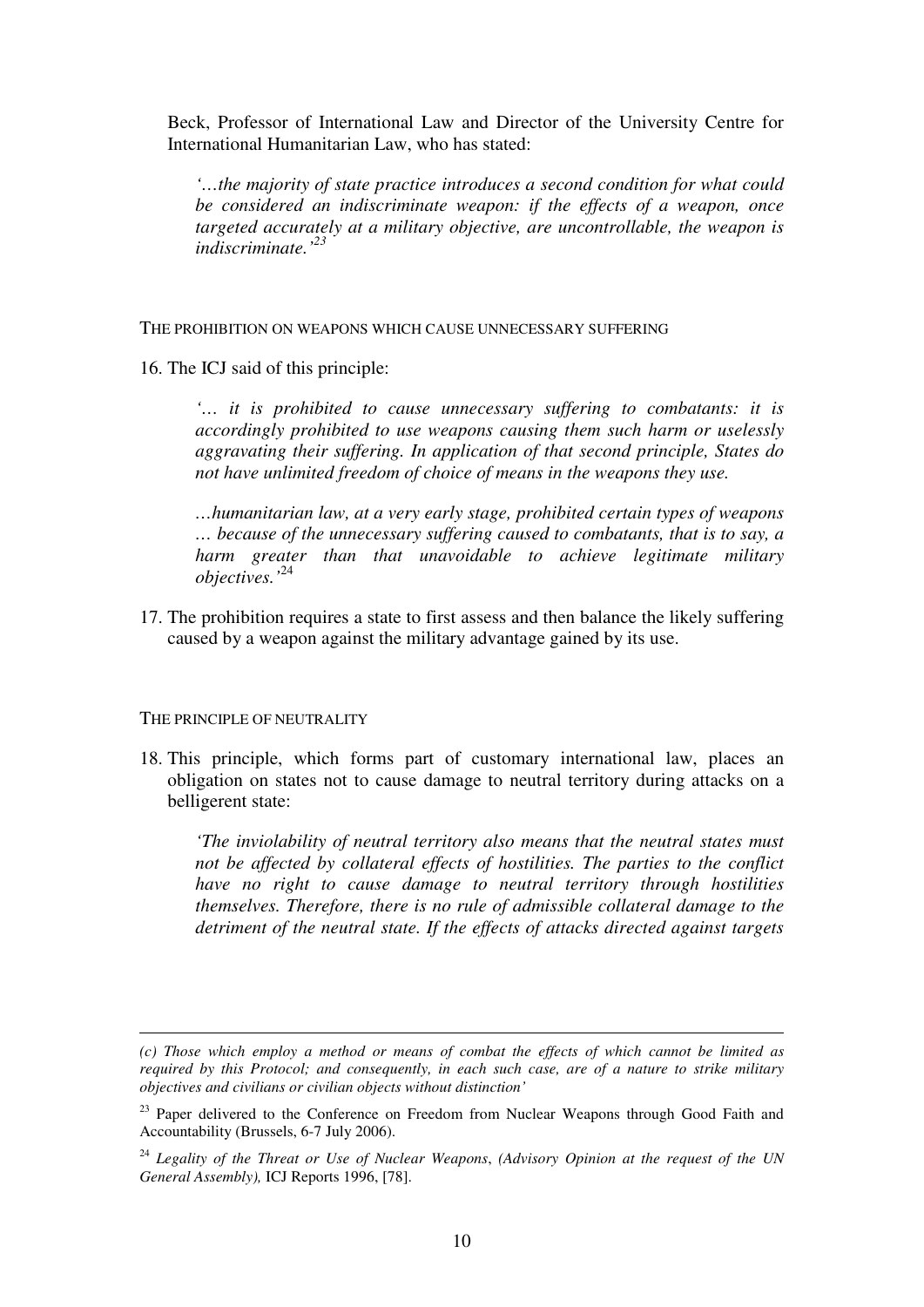*on the territory of a party to the conflict are felt on neutral territory, they are unlawful.'<sup>25</sup>*

#### **Article VI of the Treaty on Non-Proliferation of Nuclear Weapons**

19. The NPT was adopted on 12 June 1968 in New York. The United Kingdom, the United States and the Russian Federation were named as the depositary states. In accordance with Article IX, it entered into force when the fortieth state, in addition to the depositaries, ratified its provisions on 5 March 1970. To date, 189 states have ratified the NPT, of which one has withdrawn (North Korea in 2003). The significance of the NPT is aptly summarised by the United Nations' Weapons of Mass Destruction Branch:

*'The NPT is a landmark international treaty whose objective is to prevent the spread of nuclear weapons and weapons technology, to promote cooperation in the peaceful uses of nuclear energy and to further the goal of achieving nuclear disarmament and general and complete disarmament. The Treaty represents the only binding commitment in a multilateral treaty to the goal of disarmament by the nuclear-weapon States.'<sup>26</sup>* 

20. The scope of the Article VI obligations remains the subject of considerable debate. The provision states:

*'Each of the Parties to the Treaty undertakes to pursue negotiations in good faith on effective measures relating to cessation of the nuclear arms race at an early date and to nuclear disarmament, and on a Treaty on general and complete disarmament under strict and effective international control.'* 

21. The basic principles of treaty interpretation are set out in Articles 31 and 32 of the Vienna Convention on the Law of Treaties ('VCLT'). Although the VCLT does not have retrospective effect, and therefore does not directly apply to the NPT, the central tenets of interpretation which it encapsulates have been held by the ICJ to reflect customary international law.<sup>27</sup> Accordingly and in addition to the text of the NPT, the purposes of the preamble, $^{28}$  the materials produced at the subsequent

<sup>25</sup> M Bothe, 'The law of neutrality' in D Fleck *The Handbook of Humanitarian Law in Armed Conflicts* (1999: OUP).

<sup>&</sup>lt;sup>26</sup> Available at http://disarmament.un.org/wmd/npt/index.html.

<sup>27</sup> *Territorial Dispute (Libyan Arab Jamahiriya/Chad)* ICJ Reports 1994, [41]:

*<sup>&#</sup>x27;in accordance with customary international law, reflected in Article 31 of the 1969 Vienna Convention on the Law of Treaties, a treaty must be interpreted in good faith in accordance with the ordinary meaning to be given to its terms in their context and in the light of its object and purpose. Interpretation must be based above all upon the text of the treaty. As a supplementary measure recourse may be had to means of interpretation such as the preparatory work of the treaty and the circumstances of its conclusion.'* 

<sup>28</sup> VCLT Article 31(2): *'The context for the purpose of the interpretation of a treaty shall comprise, in addition to the text, including its preamble and annexes…*.'; NPT Article VIII(3): '*to review the operation of this Treaty with a view to assuring that the purposes of the Preamble and the provisions of the Treaty are being realized.'* (emphasis added).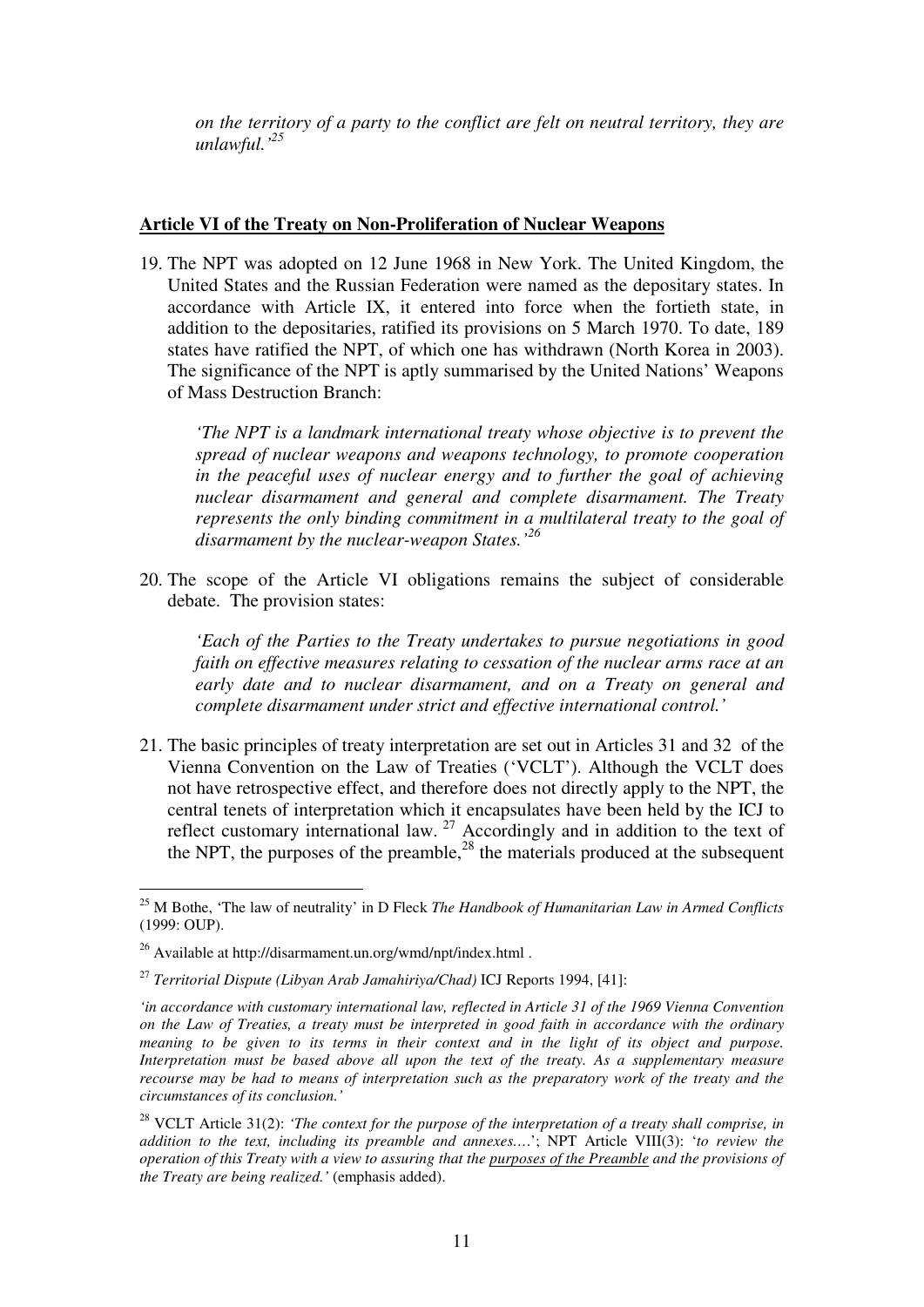review conferences<sup>29</sup> and the *travaux preparatoires*<sup>30</sup> are relevant to interpreting Article VI.

- 22. The preamble and the materials produced at the review conferences are 'primary' sources of interpretation. The *travaux preparatoires* assume a 'secondary', supplementary role, and should only be relied on where the primary sources leave the meaning ambiguous or obscure, or lead to a result which is manifestly absurd or unreasonable.<sup>31</sup>
- 23. The preamble to the NPT states, in relevant part:

*'Declaring their intention to achieve at the earliest possible date the cessation of the nuclear arms race and to undertake effective measures in the direction of nuclear disarmament…* 

*Desiring to further the easing of international tension and the strengthening of trust between States in order to facilitate the cessation of the manufacture of nuclear weapons, the liquidation of all their existing stockpiles, and the elimination from national arsenals of nuclear weapons and the means of their delivery pursuant to a Treaty on general and complete disarmament under strict and effective international control…'* 

24. The review conferences are held in accordance with Article VIII(3) NPT, and serve to ensure that the purposes of the preamble and the provisions are being realised. Their significance has been underlined by the ICJ:

*'The importance of fulfilling the obligation expressed in Article VI of the Treaty on the Non-Proliferation of Nuclear Weapons was also reaffirmed in the final document of the Review and Extension Conference of the parties to the Treaty on the Non-Proliferation of Nuclear Weapons, held from 17 April to 12 May 1995.'<sup>32</sup>*

25. The most significant conference to date was that held in 2000, where the parties agreed a series of '*practical steps for the systematic and progressive efforts to implement article VI of the Treaty'*. <sup>33</sup> Of particular relevance are steps 5, 6 and 9:

*'5. The principle of irreversibility to apply to nuclear disarmament, nuclear and other related arms control and reduction measures.* 

<sup>29</sup> VCLT Article 31(3)(a): *' any subsequent agreement between the parties regarding the interpretation of the treaty or the application of its provisions.'*; NPT Article VIII(3): '*a conference of Parties to the Treaty shall be held … in order to review the operation of this Treaty with a view to assuring that the purposes of the Preamble and the provisions of the Treaty are being realized.'*

<sup>&</sup>lt;sup>30</sup> VCLT Article 32.

<sup>&</sup>lt;sup>31</sup> VCLT Article 32.

<sup>32</sup> *Legality of the Threat or Use of Nuclear Weapons*, *(Advisory Opinion at the request of the UN General Assembly),* ICJ Reports 1996, [103].

<sup>33</sup> *2000 Review Conference of the Parties to the Treaty on Non-Proliferation of Nuclear Weapons, Final Document, Volume 1* (NPT/CONF.2000/28 (Parts I and II)), p.14.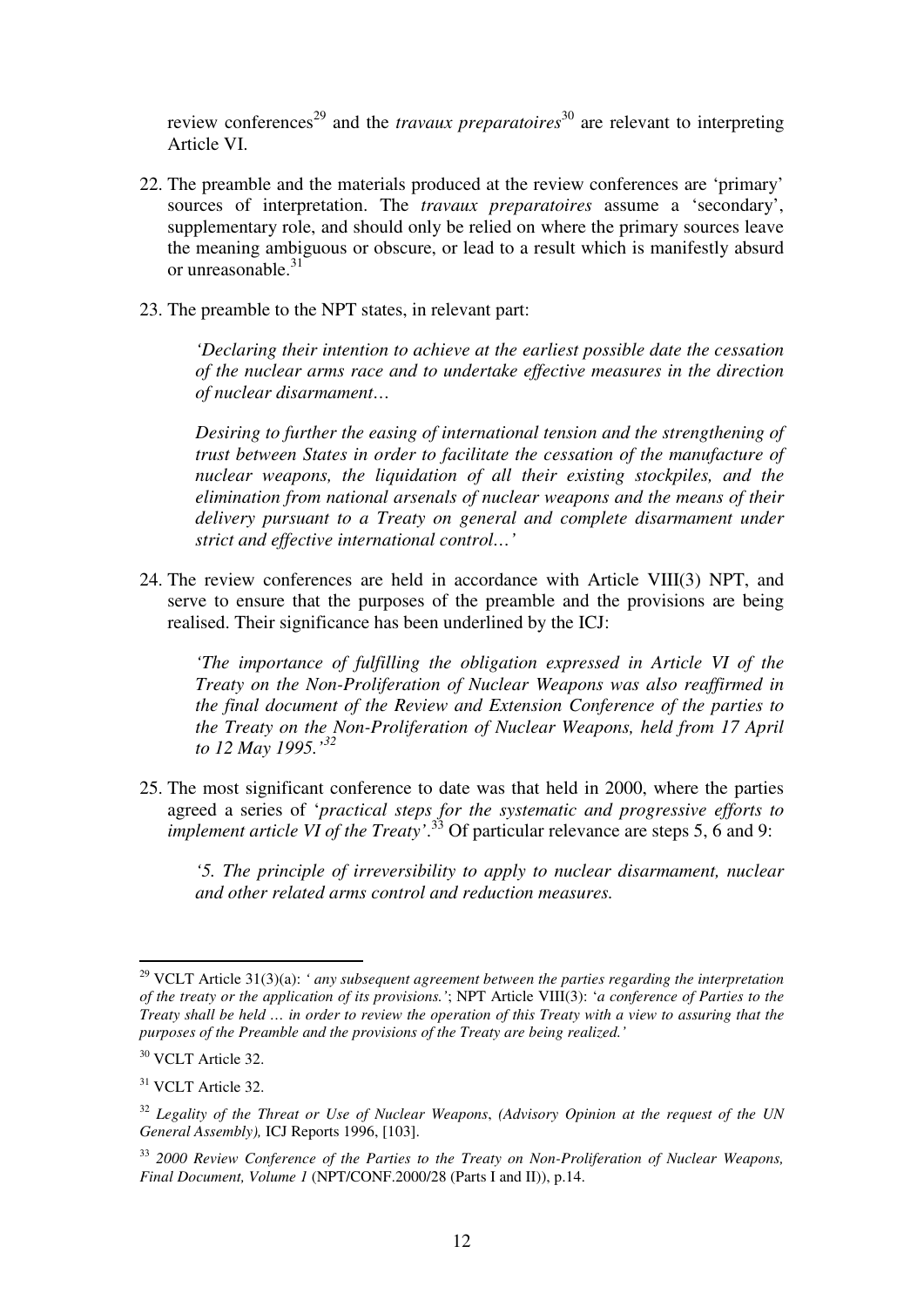*6. An unequivocal undertaking by the nuclear weapon States to accomplish the total elimination of their nuclear arsenals leading to nuclear disarmament, to which all States parties are committed under article VI. …* 

*9. Steps by all the nuclear-weapon States leading to nuclear disarmament in a way that promotes international stability, and based on the principle of undiminished security for all:* 

*– Further efforts by the nuclear-weapon States to reduce their nuclear arsenals unilaterally;* 

*– Increased transparency by the nuclear weapon States with regard to the nuclear weapons capabilities and the implementation of agreements pursuant to article VI and as a voluntary confidence building measure to support further progress on nuclear disarmament;* 

*– The further reduction of non-strategic nuclear weapons, based on unilateral initiatives and as an integral part of the nuclear arms reduction and disarmament process;* 

*– Concrete agreed measures to further reduce the operational status of nuclear weapons systems;* 

*– A diminishing role for nuclear weapons in security policies to minimize the risk that these weapons will ever be used and to facilitate the process of their total elimination;* 

*– The engagement as soon as appropriate of all the nuclear-weapon States in the process leading to the total elimination of their nuclear weapons.'* 

- 26. These *'progressive efforts'* add detail to the somewhat general obligation in Article VI NPT, and are relevant to interpreting the ambit of that provision. They make it clear that the obligation in Article VI is considerably wider than mere negotiation, and includes a specific and independent duty on each state to take steps towards disarmament. This is apparent from the language used: *'reduce their nuclear arsenals unilaterally', 'unilateral initiatives'.* The inclusion in Step 9 of an obligation on nuclear weapon states to act with increased transparency with regard to their weapons capabilities is of particular note for the matters we consider in this opinion.
- 27. In so far as they are relevant, the *travaux preparatoires* of the NPT serve to confirm the importance of the obligation to achieve nuclear disarmament in Article VI. The negotiating history reveals the significance that the non-nuclear states placed upon the inclusion of nuclear disarmament in Article VI, and their dissatisfaction with earlier drafts which had only included references to 'cessation of the arms race' in the preamble.<sup>34</sup>

 $34$  For a full account, see E Firmage, 'The Treaty on the Non-Proliferation of Nuclear Weapons' (1969) 63 AJIL 711, especially at 733-735.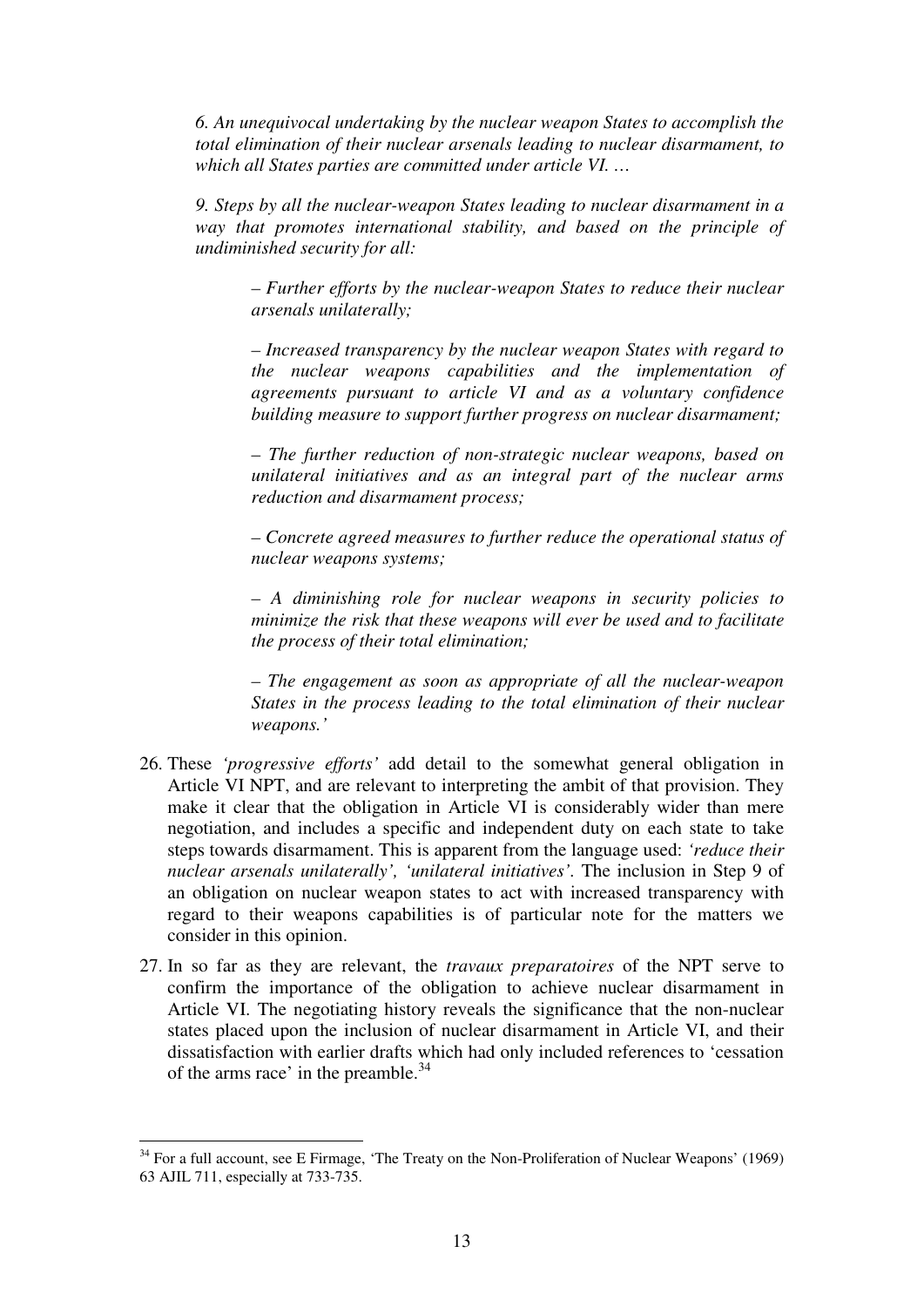28. The view that Article VI creates a specific obligation of nuclear disarmament and not just an obligation to negotiate was emphasised by the ICJ in *Legality of the Threat or Use of Nuclear Weapons*:

*'The legal import of that obligation goes beyond that of a mere obligation of conduct; the obligation involved here is an obligation to achieve a precise result, nuclear disarmament in all its aspects, by adopting a particular course of conduct, namely, the pursuit of negotiations on the matter in good faith … This twofold obligation to pursue and to conclude negotiations formally concerns the 182 States parties to the Treaty …'<sup>35</sup>* 

- 29. Acts or omissions by state parties which run counter to the objectives of Article VI, as elucidated in particular by the 2000 Review Conference, will therefore amount to a violation of an international legal obligation imposing an identifiable result. Breaches of Article VI *'may be demonstrated by acts and failures to act which, taken together, render the fulfilment of specific treaty obligations remote or impossible.'<sup>36</sup>*
- 30. Taking into account all of the above, Article VI can be seen to impose the following obligations:
	- i) To undertake to pursue negotiations in good faith on effective measures to end the nuclear arms race at an early date;
	- ii) To undertake to pursue negotiations in good faith on effective measures relating to nuclear disarmament;
	- iii) To undertake to pursue negotiations in good faith on a treaty for general and complete disarmament.
- 31. In our opinion, these obligations, and in particular the requirement to act in good faith, would be breached by, *inter alia,* the following:
	- i) An act or omission by a state party to the NPT which would render the attainment of the objective of nuclear disarmament remote or impossible;
	- ii) An act which undermines the overall objective of nuclear disarmament, as elucidated by the 2000 Review Conference.
- 32. Article VI is at the very crux of the NPT's purpose. In our view, it is a *'provision essential to the accomplishment of the object or purpose of the*

 $35$  At [100].

<sup>&</sup>lt;sup>36</sup> G Goodwin-Gill, 'State Responsibility and the 'Good Faith' Obligation in International Law', in, M Fitzmaurice and D Sarooshi (eds) *Issues of State Responsibility before International Judicial Institutions* (2004: Hart) 75, 84. See also, *Legality of the Threat or Use of Nuclear Weapons*, *(Advisory Opinion at the request of the UN General Assembly),* ICJ Reports 1996, [102], citing its earlier decision in *Nuclear Tests (Australia v France)* ICJ Reports 1974, [46].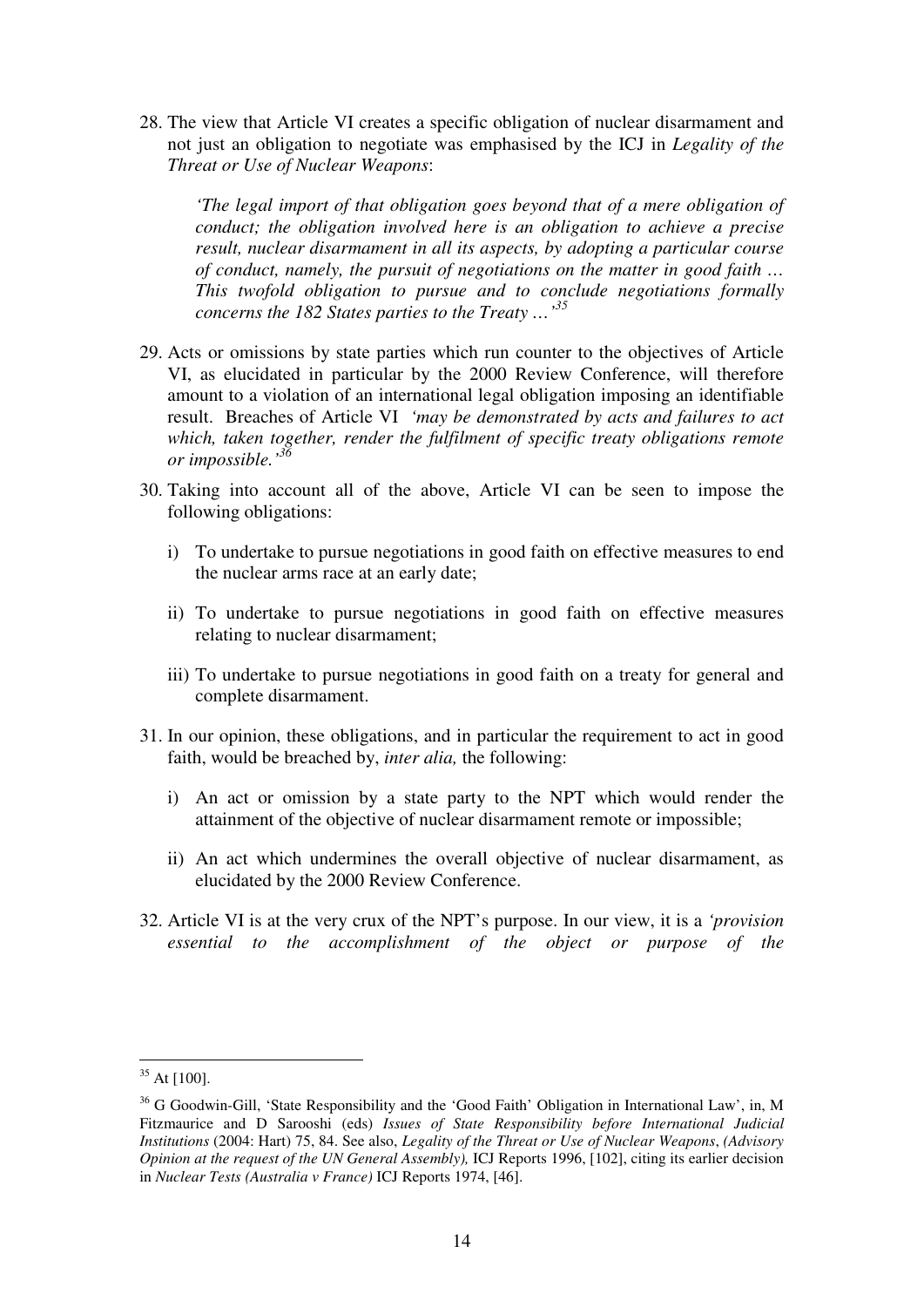*treaty.'*<sup>37</sup>Accordingly, breach of it would be material within the meaning of customary international law, as codified by the VCLT, Article 60.

33. A state cannot defend its own actions or inactions by reference to any failure by another state party, unless it is alleged that the failure amounted to a material breach warranting termination or suspension, and only then when the proper process is adhered to.<sup>38</sup> Alternatively, a state may elect to withdraw from the NPT in accordance with its international legal obligations, as is permitted by Article X, if it considers that extraordinary events require it to do so. However, in the absence of any such formal action to terminate, suspend or withdraw from the NPT, its obligations remain binding upon each state party in their entirety.

## **THE LEGALITY OF THE UK'S CURRENT STRATEGY ON THE USE OF NUCLEAR WEAPONS**

### **The Trident system**

- 34. Trident is a three-component nuclear missile system, and comprises the UK's strategic nuclear deterrent. The three elements are:<sup>39</sup>
	- i) The platform: Trident operates from Vanguard-class nuclear-powered submarines, of which there are currently four in service. Each submarine has 16 missile tubes. At any given time, one of the four submarines is on patrol, forming the Continuous-at-Sea Deterrent Cycle.
	- ii) The missile: the submarines carry Trident II D5 submarine-launched ballistic missiles, which have a range of between 6,500km and 12,000km, depending on their payload. The missiles are accurate to within a few metres, and each can carry up to 12 warheads. However, subsequent to the 1998 *Strategic Defence Review*, each submarine is currently limited to 48 warheads, implying no more than 3 warheads per missile. It is thought that some missiles are armed with a single warhead, to be used on a sub-strategic basis.<sup>40</sup>
	- iii) The warhead: public information is limited as to the precise nature of the warheads used in Trident. However, they are thought to be closely related to the American W76 thermonuclear warhead, which has a yield of

<sup>-</sup> $37$  VCLT, Article 60(3). Article 60 has been acknowledged as codificatory of customary international law by the ICJ in, for example, *Gabcikovo-Nagymoros Project (Hungary/Slovakia)* ICJ Reports 1997, [46].

<sup>&</sup>lt;sup>38</sup> As per VCLT Article 60.

<sup>&</sup>lt;sup>39</sup> The technical information is extracted from: *House of Commons Defence Committee, Eighth Report of Session 2005-06, The Future of the UK's Strategic Nuclear Deterrent: the Strategic Context* (HC 986: 30 June 2006), pp. 8-9, and, Dr Frank Barnaby, *What is Trident? The facts and figures of Britain's nuclear force* in Oxford Research Group, *The Future of Britain's Nuclear Weapons: Experts Reframe the Debate* (March 2006), pp. 7-10.

 $^{40}$  P Rogers 'Big boats and bigger skimmers: determining the UK's role in the Long War' (2006) 82 *International Affairs* 651, 653, especially at fn. 4. On the meaning of 'sub-strategic', see paragraph 35, below.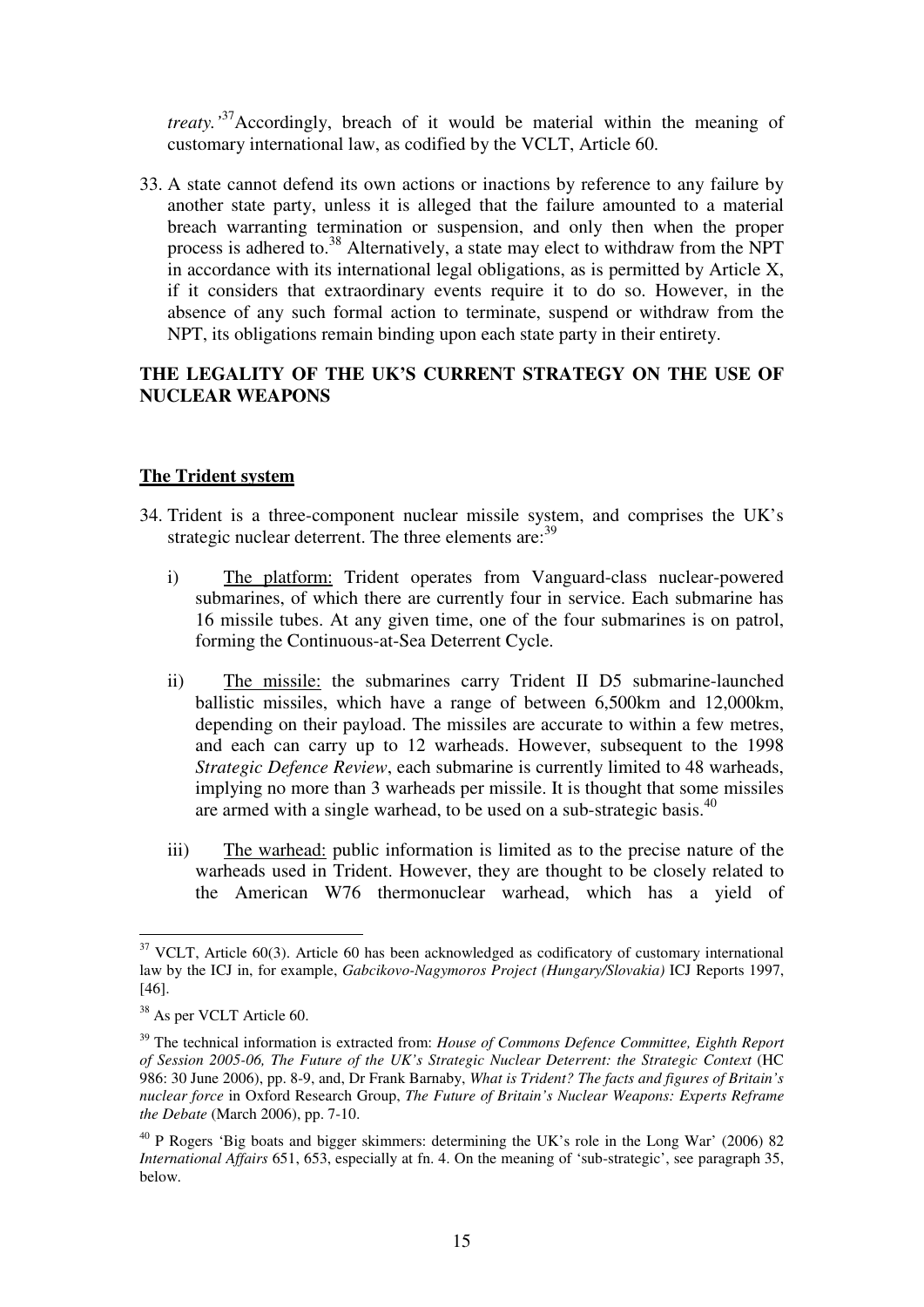approximately 100 kilotons ('kt').<sup>41</sup> A 100kt explosion has a lethal distance<sup>42</sup> of approximately 5km, such that the area of lethal damage will extend to some 74.2km<sup>2</sup>. The UK has an estimated total stockpile of approximately 185 nuclear warheads.

According to the Atomic Weapons Establishment's 2000 Annual Report, Trident is capable of being fired at two yields, although the precise size is not specified.<sup>43</sup> It is believed that different yields are achieved *'by choosing to detonate a warhead's unboosted primary, which would produce a yield of 1 kiloton or less, or by choosing to detonate the boosted primary, which would produce a yield of approximately a few kilotons.'<sup>44</sup>* It therefore remains unclear whether there is capability to fire at two or three different yields, and what precisely those yields are.<sup>45</sup> For present purposes, it is noted that a 1kt explosion has a lethal distance of approximately  $2.9 \text{km}^2$ .

The lethal distance of a nuclear explosion accounts only for the immediate damage, and not for the residual radiation released in the fall-out. It must first be noted that it is impossible to predict the full effect of nuclear fall-out because '*where the fall-out goes will depend on the winds.'<sup>46</sup>* However, the following is one estimation of the likely fall-out from a 1kt nuclear explosion on the assumption of a particular wind speed:

*'Assuming a 24km per hour wind, ionising radiation levels from radioactive fallout within an area of about 15km<sup>2</sup>would be high enough to cause radiation sickness in the short term to those exposed in the open, and in some cases to those in buildings. This area would extend to some ten kilometres downwind and would have a maximum width of about 2km. Furthermore, radiation levels in an area of about 400km<sup>2</sup> would be such that certain counter-measures would have to be taken to protect people from the long-term effects of exposure to radiation – for example, fatal cancers. This area would extend to some 80km downwind.'<sup>47</sup>*

<sup>-</sup> $41$  One kiloton is an explosive force equivalent to 1,000 metric tons of TNT.

 $42$  The distance within which there is a very high probability of death caused by the immediate blast, heat and radiation, excluding residual radiation. For 1kt explosions, radiation is more lethal than heat or blast. For 100kt explosions, heat is more lethal than either blast or radiation.

<sup>&</sup>lt;sup>43</sup> Available at http://www.awe.co.uk/Images/annual\_report\_2000\_tcm6-1764.pdf, at p.14.

<sup>44</sup> R S Norris and H M Kristensen, 'British Nuclear Forces' in *Bulletin of Atomic Scientists,* Vol 62, No. 6, Nov-Dec 2005, pp.77-79, available at http://www.thebulletin.org/article\_nn.php?art\_ofn=nd05norris .

<sup>&</sup>lt;sup>45</sup> This raises concerns in relation to Step 9 of the Practical Steps agreed at the 2000 Review Conference, which refers to increased transparency by nuclear weapons states about their weapons capability. The absence of such transparency may serve to undermine the good faith obligation in Article VI NPT.

<sup>46</sup> *Report of the Inquiry into the Legality of Nuclear Weapons* (2004: Peacerights), [3.2.39], *per* Dr Frank Barnaby.

<sup>47</sup> Dr Frank Barnaby, *What is Trident? The facts and figures of Britain's nuclear force* in Oxford Research Group, *The Future of Britain's Nuclear Weapons: Experts Reframe the Debate* (March 2006), p.10.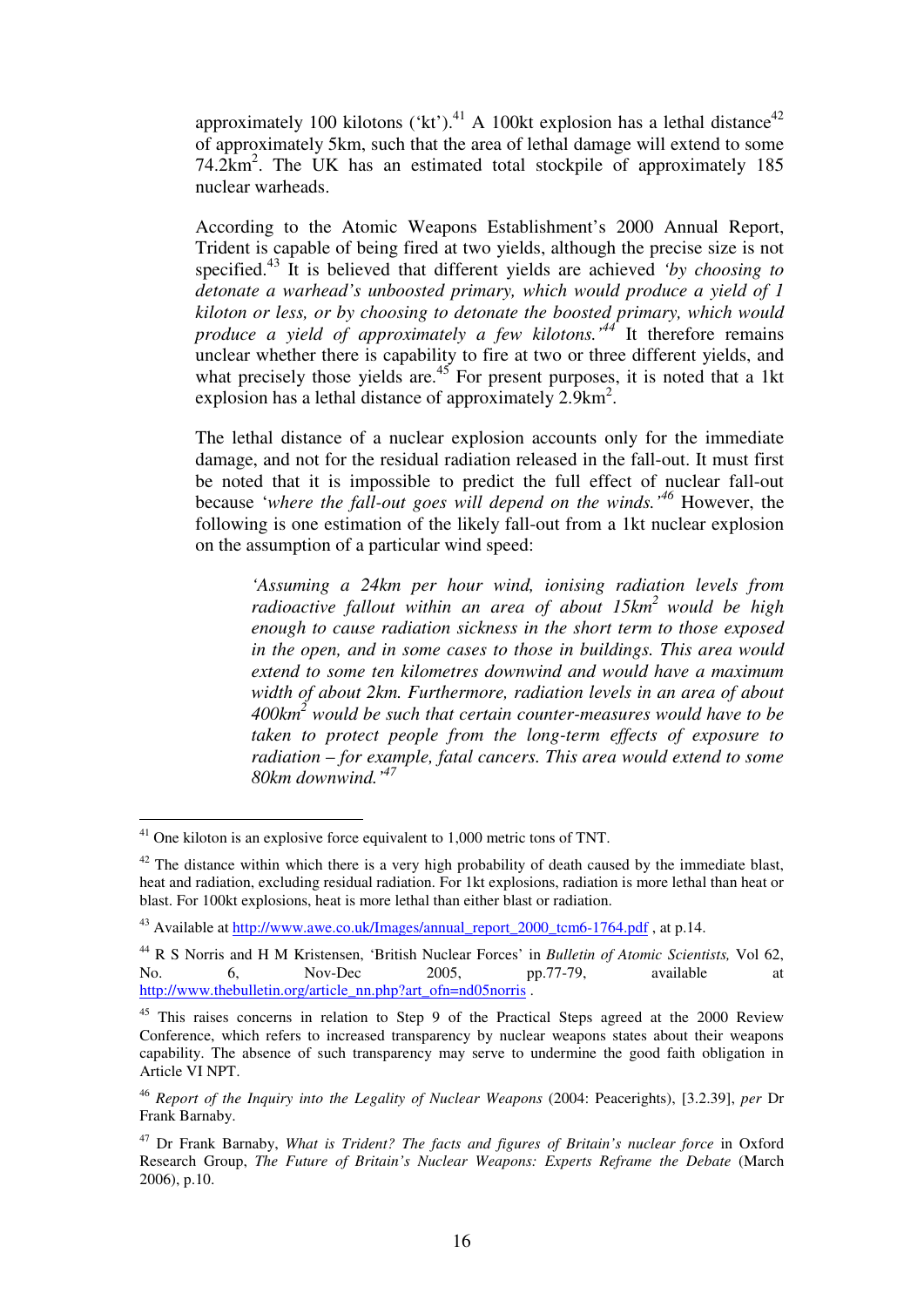35. Trident is intended to fulfil two roles within the UK defence policy: strategic and sub-strategic.<sup>48</sup> Strategic strikes are those which involve '*a full-scale attack against an adversary in which all or a significant part of the available Trident force would be launched.'<sup>49</sup>* In contrast, a sub-strategic strike is one involving the *'launch of one or a limited number of missiles against an adversary as a means of conveying a political message, warning or demonstration of resolve.'<sup>50</sup>* A more graphic description of the role and effect of a sub-strategic strike was given by a Ministry of Defence official in 1996:

*'The limited and highly selective use of nuclear weapons in a manner that fell demonstrably short of a strategic strike, but with a sufficient level of violence to convince an aggressor who had already miscalculated our resolve and attacked us that he should halt his aggression and withdraw or face the prospect of a devastating strategic strike.'<sup>51</sup>*

Trident is not currently held out as fulfilling a tactical role, '*where weapons are used for a military purpose against enemy units on the battlefield'*. 52

#### **The UK's current strategy on the use of Trident**

- 36. In this section of our opinion, we consider the legality of the current UK stance on the use of nuclear weapons, as encapsulated in two statements.
- 37. The first is the 1998 *Strategic Defence Review*, which provides:

*'…while large nuclear arsenals and risks of proliferation remain, our minimum deterrent remains a necessary element of our security. … This does not depend on the size of other nation's arsenals but on the minimum necessary to deter any threat to our vital interests.'<sup>53</sup>*

As to what constitute the UK's 'vital interests':

*'We are a major European state and a leading member of the European Union. Our security is indivisible from that of our European partners and Allies. We therefore have a fundamental interest in the security and stability of the continent as a whole and in the effectiveness of NATO as a collective* 

<sup>48</sup> <sup>48</sup> Atomic Weapons Establishment 2000 Annual Report, available at http://www.awe.co.uk/Images/annual\_report\_2000\_tcm6-1764.pdf, at p.14.

<sup>49</sup> *House of Commons Defence Committee, Eighth Report of Session 2005-06, The Future of the UK's Strategic Nuclear Deterrent: the Strategic Context* (HC 986: 30 June 2006), pp. 12-13.

<sup>50</sup> *Ibid.*

<sup>&</sup>lt;sup>51</sup> 'Nuclear Deterrence in a Changing World: the view from a UK perspective' in RUSI Journal, June 1996, cited by R S Norris and H M Kristensen, 'British Nuclear Forces' in *Bulletin of Atomic Scientists,* Vol 62, No. 6, Nov-Dec 2005, pp.77-79, fn. 4.

<sup>52</sup> *Trident and the Future of the British Nuclear Deterrent* (Standard Note: SN/IA/3706, 27 April 2006), p.12.

<sup>53</sup> *Strategic Defence Review,* Cm 3999, [61] (emphasis added).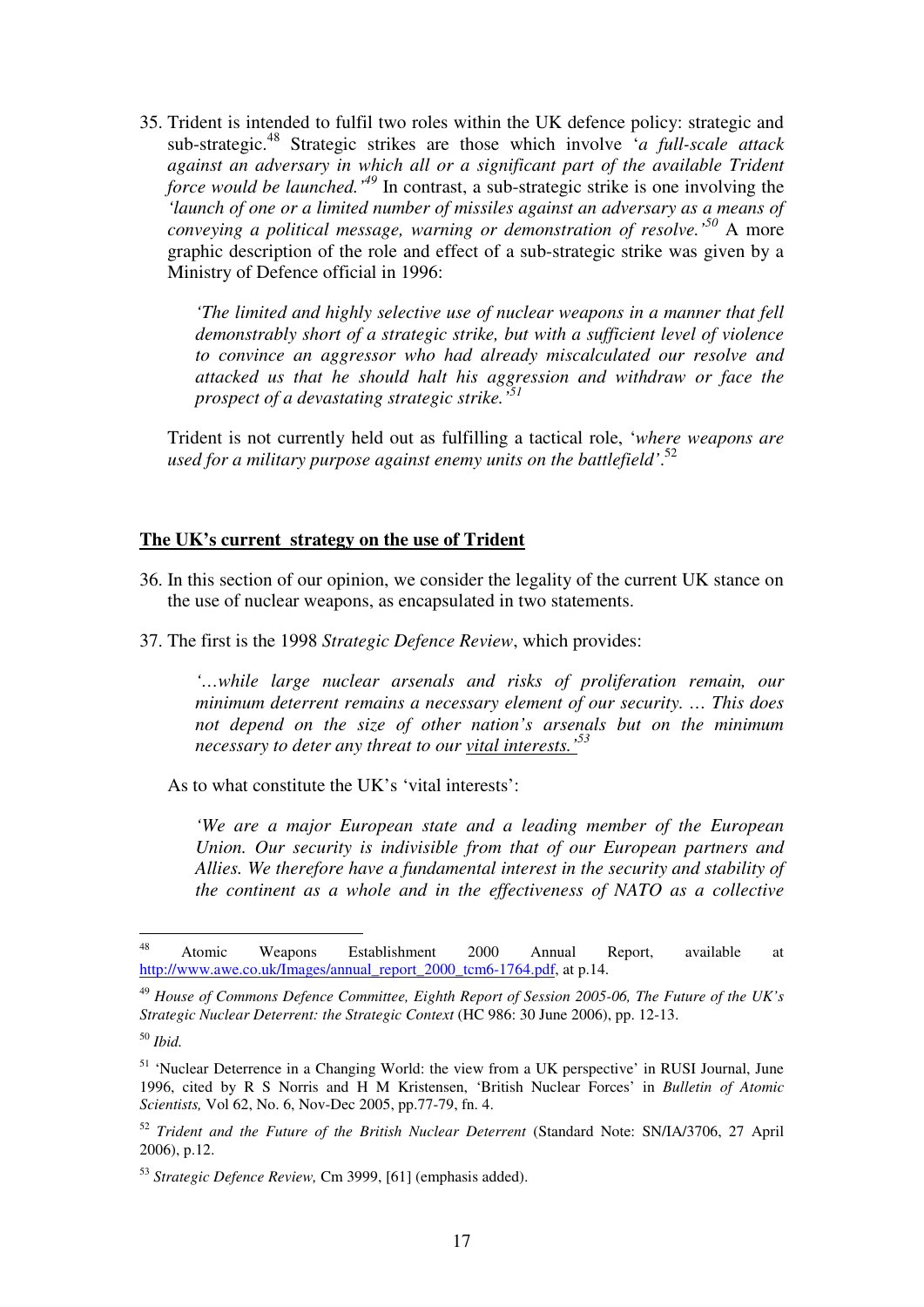*political and military instrument to underpin these interests. This in turn depends on the transatlantic relationship and the continued engagement in Europe of the United States.* 

*But our vital interests are not confined to Europe. Our economy is founded on international trade. …'<sup>54</sup>*

38. The second statement is reflected in a series of comments by the then Defence Secretary, Mr Hoon, in  $2002$ <sup>55</sup>

*'In March, Hoon said, in the context of Iraq: "I am absolutely confident, in the right conditions, we would be willing to use our nuclear weapons."* 

*…a few days later Hoon gave more particulars to Jonathan Dimbleby, insisting that the nuclear option would be taken pre-emptively, if we thought British forces were about to be attacked by Iraqi chemical or biological weapons. 56*

*"A British government must be able to express their view that, ultimately and in conditions of extreme self-defence, nuclear weapons would have to be used."'<sup>57</sup>*

39. Mr Hoon's comments are to be taken as representing the views of the Government. In the *Nuclear Tests Case* the ICJ found that the comments of the French President

*'and members of the French Government acting under his authority up to the*  last statement made by the Minister of Defence ... constitute a whole. Thus, in *whatever form these statements were expressed, they must be held to constitute an engagement of the State, having regard to their intention and to the circumstances in which they were made.'<sup>58</sup>*

40. These statements reveal an apparent willingness to use nuclear weapons against non-nuclear states in order to deter attacks on 'vital interests', where those interests include conventional UK forces overseas under threat from biological or chemical warfare.

### **The use of nuclear weapons against non-nuclear states in response to threats against the UK's 'vital interests', including forces overseas**

41. It is apparent from Mr Hoon's comments, made as Defence Secretary, that the policy of the British Government is to countenance the use of nuclear weapons in

<sup>54</sup> *Ibid.*, [18]-[19] (emphasis added).

<sup>55</sup> *Hoon's talk of pre-emptive strikes could be catastrophic*, The Guardian, 6 June 2002.

<sup>&</sup>lt;sup>56</sup> The full transcript of the exchange between Mr Hoon and Jonathan Dimbleby can be found at http://cndyorks.gn.apc.org/news/articles/uknukepolicy.htm ; see paragraph 51, below.

 $57$  This last quote was taken from Mr Hoon's response to questions in the House of Commons: *Hansard,* HC, vol 384, col 665, 29 April 2002.

<sup>58</sup> *Nuclear Tests Case (Australia v France)* ICJ Reports 1974, [49].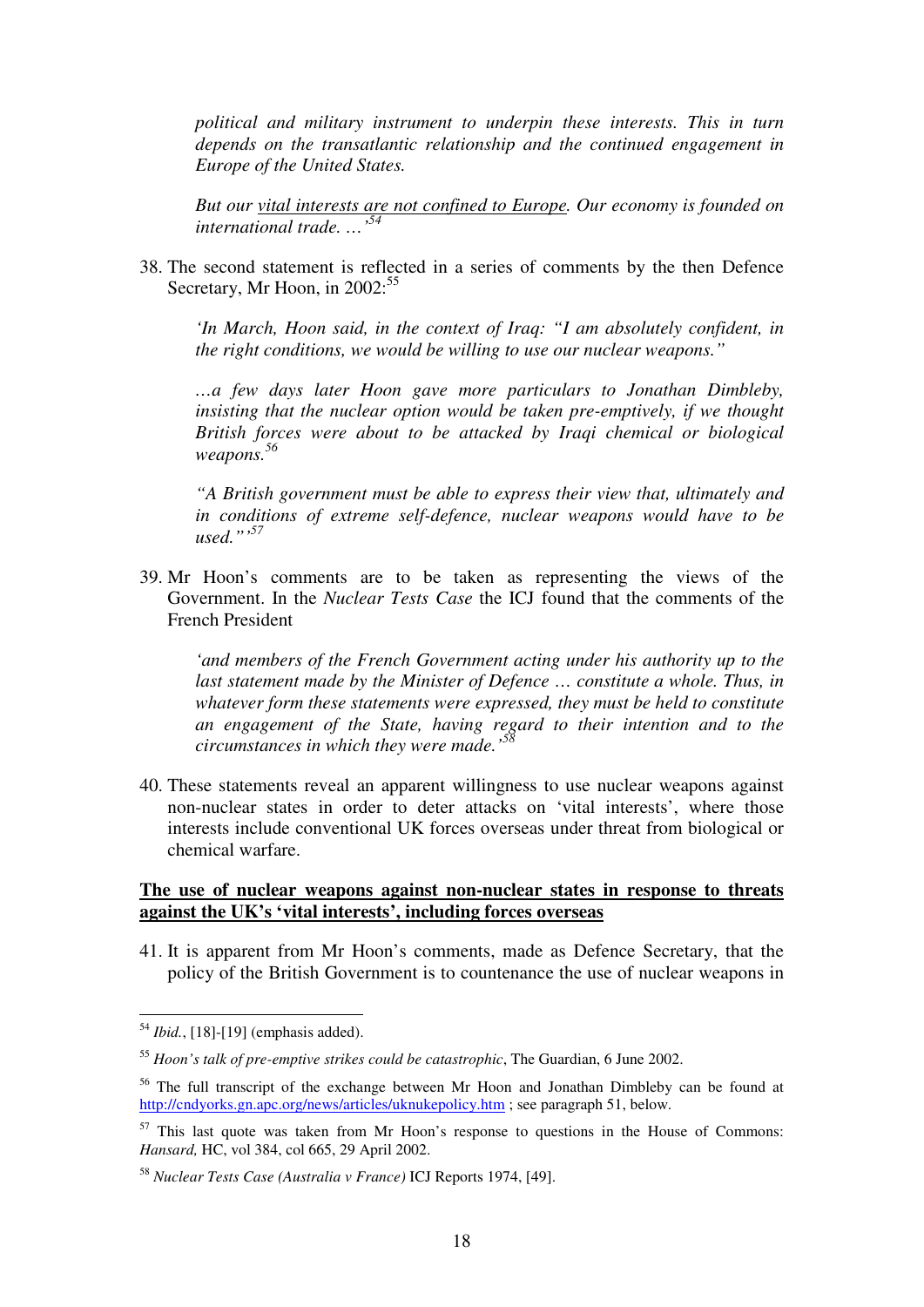self-defence against a threatened attack by a non-nuclear state.<sup>59</sup> As we stated above, in our opinion, the use of force in response to a threatened attack may be lawful, but only where the following three requirements are met:

- i) The threat posed is imminent;
- ii) The response is necessary;
- iii) The response is proportionate.

42. It must also be recalled that:

*'A weapon that is already unlawful* per se*, whether by treaty or custom, does not become lawful by reason of it being used for a legitimate purpose under the Charter.'<sup>60</sup>*

43. Therefore, if a particular nuclear weapon is inherently incapable of meeting the requirements imposed by IHL, its use in self-defence will not be lawful: a weapon's inherent illegality is not corrected by virtue of the right to act in selfdefence. Our conclusions on the legality under IHL of deploying Trident as it is currently constituted can be found at paragraphs 59, 63 and 64, below. In this section, we only consider issues of compatibility with the *jus ad bellum*

### *Imminence*

44. The imminence of a threat can only be judged by reference to a specific factual situation. Accordingly, it is impossible to form an opinion in the abstract as to whether this criterion is fulfilled. However, we re-affirm the view that there must be an immediate threat in the circumstances that prevailed, and not a threat that was more remote or hypothetical: see paragraph 10, above. We note also the debate ignited by the USA's suggestion in its National Security Strategy, published during the period prior to the invasion of Iraq, that the use of force was permissible even where the imminence of the threat had not been determined:

*'The United States has long maintained the option of preemptive actions to counter a sufficient threat to our national security. The greater the threat, the greater is the risk of inaction—and the more compelling the case for taking anticipatory action to defend ourselves, even if uncertainty remains as to the time and place of the enemy's attack. To forestall or prevent such hostile acts by our adversaries, the United States will, if necessary, act preemptively.'<sup>61</sup>*

<sup>&</sup>lt;sup>59</sup> See above, paragraph 38.

<sup>60</sup> *Legality of the Threat or Use of Nuclear Weapons*, *(Advisory Opinion at the request of the UN General Assembly),* ICJ Reports 1996, [39]. See also, President Bedjaoui's separate Declaration at [22], where he makes it clear that a state is bound by these principles, even when acting in self-defence and when the state's very survival is at stake.

<sup>&</sup>lt;sup>61</sup> The National Security Strategy of the United States of America, 20 September 2002, cited in the *House of Commons Select Committee on Foreign Affairs, Second Report of Session 2002-03, Foreign Policy Aspects of the War Against Terrorism* (HC 196, 19 December 2002), [49].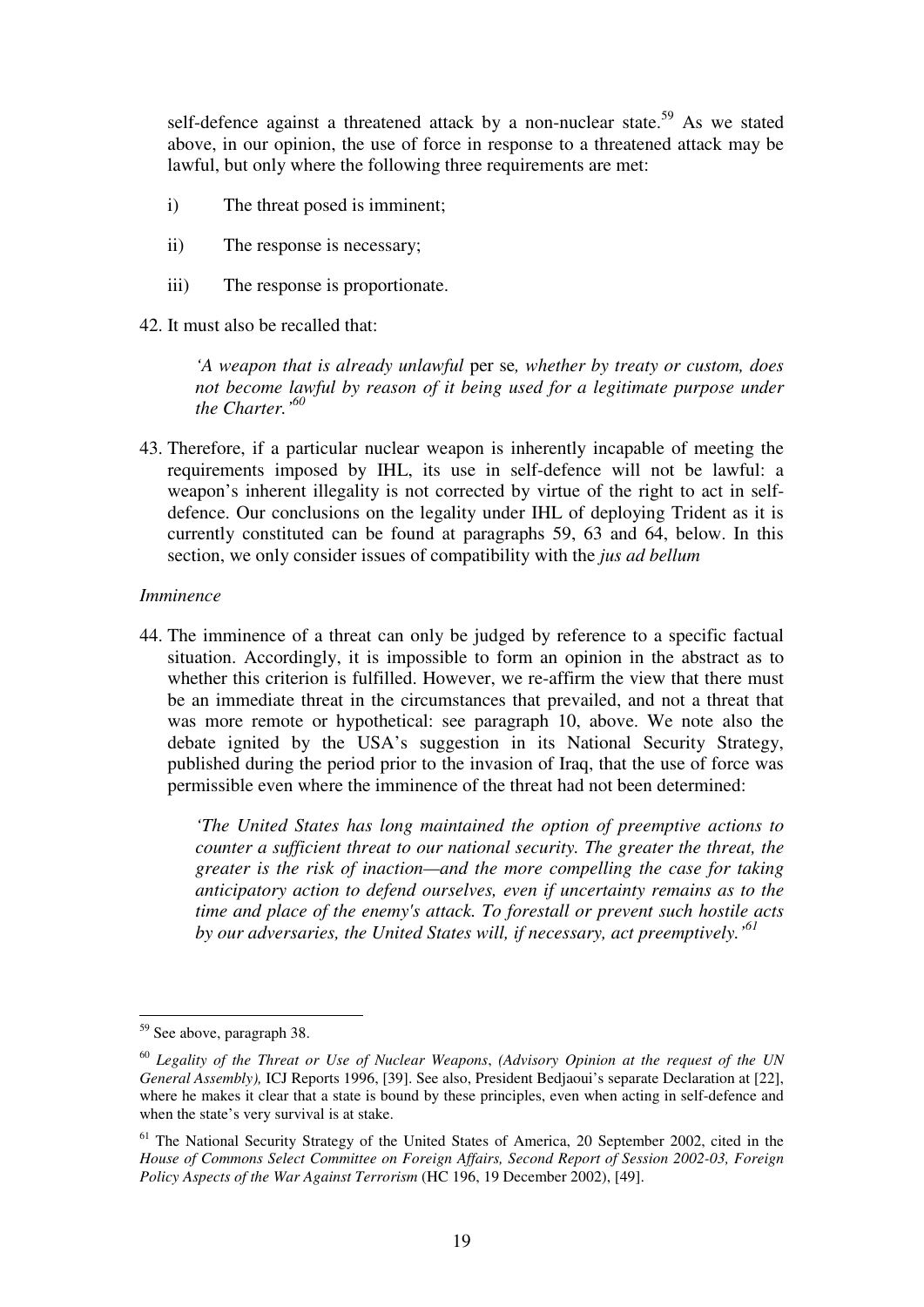45. It is our strong view that there is no rule of international law which would permit the use of force, regardless of whether it was by nuclear or conventional weaponry, in circumstances where the intention is to forestall an unascertained future attack, rather than to prevent an imminent and identifiable threat. $62$ 

### *Necessity and proportionality*

- 46. We stated our understanding of these requirements at paragraphs 8-9, above. Accordingly, any use of nuclear weapons in self-defence which exceeds that which is strictly and objectively necessary and proportionate will be unlawful. Use of force which is excessive to that required to respond to a real threat will be disproportionate.
- 47. The ICJ has provided some indication of the threshold that would have to be met in relation to nuclear weapons:

*'… in view of the current state of international law, and of the elements of fact at its disposal, the Court cannot conclude definitively whether the threat or use of nuclear weapons would be lawful or unlawful in an extreme circumstances of self-defence, in which the very survival of a State would be at stake.'<sup>63</sup>*

- 48. In his separate Declaration, President Bedjaoui made it clear that this should not *'in any way be interpreted as leaving the door open to the recognition of the lawfulness of the threat or use of nuclear weapons.'<sup>64</sup>* In our opinion, the ICJ's statement tends to support the view that where the *'very survival'* of a state is not at stake it would be difficult to envisage the necessity and proportionality – and hence legality – of the use of nuclear weapons. Relatedly, we wish to be clear that we are not concluding that whenever the *'very survival'* of a state is at stake *any* scale of nuclear response will be lawful. The presence of a threat to state survival does not, in our view, absolve the threatened state from its obligation to confine its response to that which is necessary and proportionate<sup>65</sup>, and in compliance with IHL.
- 49. In considering whether the UK could act lawfully in using nuclear weapons to respond to a threatened attack, it must be recalled that the current Trident system uses warheads with a yield of approximately 100kt (although capable, it is thought, of being deployed with approximately 1 or 5kt yields, with some modification<sup>66</sup>). A weapon of this size has a lethal distance of approximately  $74.2 \text{km}^2$ .<sup>67</sup> For parity, six of the most central London boroughs have population

 $62$  See further, Chatham House Principle 4, cited above at paragraph 10.

 $63$  At  $[105(2)(E)]$  (emphasis added).

 $64$  At [11].

<sup>65</sup> *Legality of the Threat or Use of Nuclear Weapons*, *(Advisory Opinion at the request of the UN General Assembly),* ICJ Reports 1996, [39]. See also, President Bedjaoui's separate Declaration at [22], where he makes it clear that a state is bound by these principles, even when acting in self-defence and when the state's very survival is at stake.

<sup>66</sup> See above, paragraph 34.

<sup>67</sup> *Ibid.*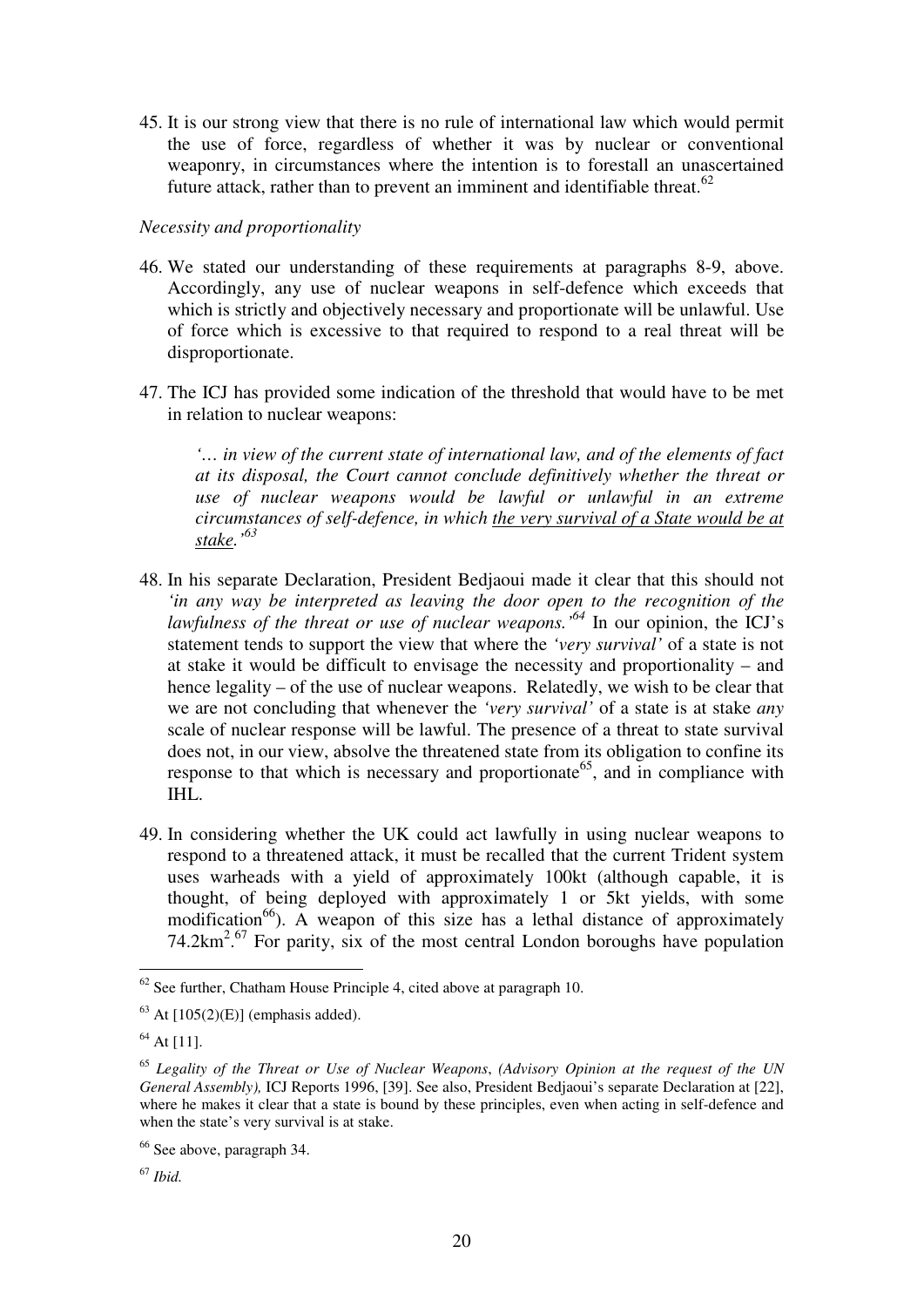densities in excess of  $10,000$  people per square kilometre.<sup>68</sup> A 100kt nuclear explosion in an area with a similar population density is likely to have a lethal distance encompassing in excess of 74,000 people.

- 50. Given the long-term and extreme devastation and loss of life likely to be caused by a response using the UK's current nuclear weaponry, we are of the view that the threat posed must, as the ICJ intimated, be one that goes to the very survival of the state. By this we mean an action which threatens the existence, not merely the effectiveness, of the most essential economic and political components of the state. Alternatively, an action which would kill or incapacitate a significant percentage of the UK's population may threaten the state's survival, although substantial loss of life on its own is unlikely to be enough to merit deployment of nuclear weapons. We are of the opinion that the '*vital interests'* outlined in the 1998 *Strategic Defence Review*, in particular those outside the jurisdiction of the UK, could not lawfully be protected by way of a nuclear strike. The *Strategic Defence Review* is, in our view, overbroad and not easily reconcilable with the approach taken by the ICJ.
- 51. We are asked to consider specifically the scenario of using nuclear weapons to deter an imminent biological or chemical attack on UK forces overseas. Whilst the seriousness of such a threat or attack is very great and should not be underestimated, in our view it falls short of the threat to state survival envisaged by the ICJ as *potentially* justifying a nuclear response in self-defence. This is especially so given that the UK does not currently have tactical nuclear weapons capability.<sup>69</sup> The use of nuclear weapons in this situation is therefore likely to be sub-strategic, intended to convey a political message, and involving the use of one or a small number of warheads<sup>70</sup> which would inevitably have an impact upon non-military personnel and property. Indeed, the Government appears to accept that significant civilian causalities and devastation would be the likely consequence of such an attack:

 *'JONATHAN DIMBLEBY: You also told the select committee that you doubted whether Saddam Hussein would be deterred by that threat. If you did then use British nuclear weapons against Iraq because he was not deterred, you would in effect be punishing the people of Iraq for what Saddam Hussein had done with annihilation.* 

*GEOFF HOON: What we would be doing is defending ourselves and the British people against a threat from Saddam Hussein, I said in extreme conditions of self-defence we would need to do that. You're suggesting somehow that we're talking about retaliation, we are talking about reserving the right to protect our own people from attack by Saddam Hussein. …* 

*JONATHAN DIMBLEBY: If Britain was to use its own weapon of mass destruction one nuclear weapon you would in effect be obliterating the lives of* 

<sup>70</sup> *Ibid.* 

<sup>&</sup>lt;sup>68</sup> http://www.statistics.gov.uk/downloads/theme\_population/regional\_snapshot/RS\_Lon.pdf .

<sup>69</sup> See above, paragraph 34.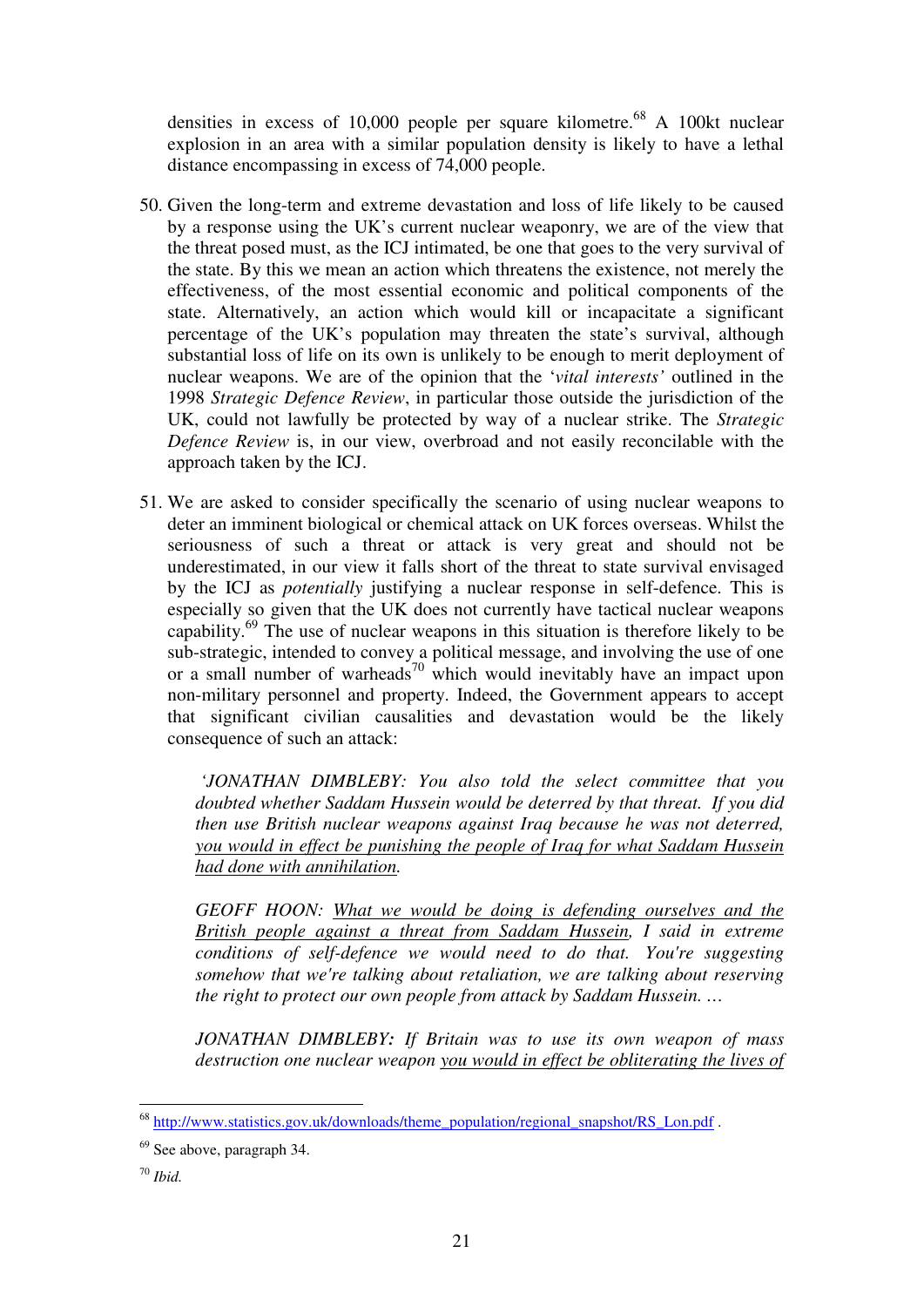*hundreds of thousands of people in Iraq, you would have destroyed Iraq, the countries around, Turkey, in the Gulf, Jordan, Saudi Arabia, Israel, could very easily be horrifically effected by nuclear fall out. I put it to you that in reality no British government would ever, against the threat that you described, deploy that weapon of mass annihilation.* 

*GEOFF HOON: That is why these are in only the most extreme circumstances where there is a direct threat to our forces and to our people from weapons of mass destruction but it is important that we do not rule that out, it is important that we do not allow an appalling dictator like Saddam Hussein to know precisely what our response might be.'<sup>71</sup>* 

52. Mr Hoon did not challenge the view that the use of nuclear weapons he envisaged would cause the damage suggested by his interviewer. In our opinion, the use of nuclear weapons in this situation could not comply with the requirements of selfdefence and would be in breach of the UK's obligations under Article 2(4) of the UN Charter, as well as IHL. It would be unlawful.<sup>72</sup>

<sup>-</sup> $71$  Transcript of an interview between Jonathan Dimbleby and Mr Hoon on 24 March 2002, available at http://cndyorks.gn.apc.org/news/articles/uknukepolicy.htm (emphasis added).

 $72$  We referred above, at paragraph 5, to the ICJ's conclusion that a threat of force would be unlawful if the use of the force threatened would itself be unlawful. We do not, in this opinion, consider the question of whether the UK has acted in breach of the specific obligation not to threaten unlawful force. However, and given our conclusions on the legality of the use of force contemplated by Mr Hoon, we note our concerns as to the *possibility* of such a breach.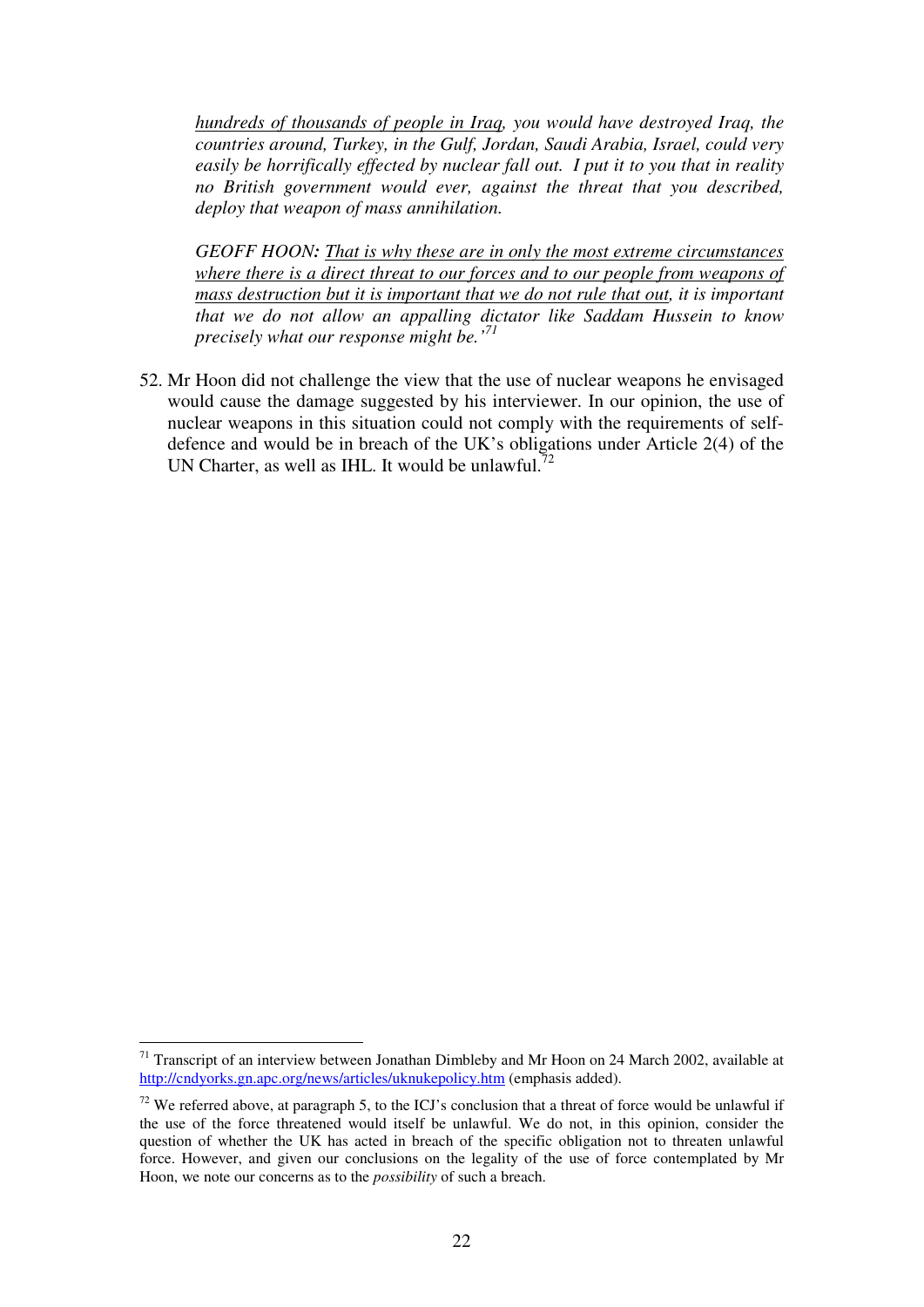### **THE LAWFULNESS UNDER IHL OF THE CURRENT TRIDENT SYSTEM**

53. In this part of our opinion we consider whether Trident, as currently constituted, is capable of being deployed in a manner compatible with IHL. We have already outlined our understanding of the relevant IHL obligations. We do not consider in this section the context in which the weapons may be deployed i.e. self-defence, which is discussed elsewhere in this opinion.

#### **Compatibility with the prohibition on indiscriminate weapons**

- 54. We stated above, at paragraph 13, our understanding of the requirements of this prohibition. We concluded that, in order to meet the obligations it imposes, a weapon must be capable of being targeted and its effects must be capable of being predicted and controlled sufficiently so as to be able to discriminate between combatants and civilians.
- 55. The UK has continually maintained that nuclear weapons are capable of complying with this obligation. In its written statement to the ICJ in the *Legality of the Threat or Use of Nuclear Weapons* the UK said:

 *'The reality … is that nuclear weapons might be used in a wide variety of circumstances with very different results in terms of likely civilian casualties. In some cases, such as the use of a low yield nuclear weapon against warships on the High Seas or troops in sparsely populated areas, it is possible to envisage a nuclear attack which caused comparatively few civilian casualties. It is by no means the case that every use of nuclear weapons against a military objective would inevitably cause very great collateral civilian casualties.'<sup>73</sup>*

56. In our opinion, this position fails to give sufficient regard to all consequences of a nuclear explosion. It is certainly possible to envisage a nuclear strike on the high seas or in a sparsely populated area in which the lethal distance of the immediate explosion will be sufficiently limited so as to be able to discriminate between combatants and civilians. We would add, however, that the UK has never sought to expressly limit its policy on the use of nuclear weapons to such situations, and its recent statements in relation to Iraq do not limit the potential use of nuclear weapons to these circumstances. We accept that the UK has made general statements saying that it will act compatibly with its legal obligations,  $74$  but it has nonetheless countenanced the use of nuclear weapons to deter non-nuclear attacks on UK forces overseas, and in circumstances where massive civilian loss of life is highly likely.<sup>75</sup> Moreover, it did not seek then to argue that the weapon would only be used in a sparsely populated area, or even to rebut the suggestion that civilian casualties would be vast.

 $^{73}$  At p.53, [3.70], cited by the ICJ in its Advisory Opinion at [91].

<sup>74</sup> *Strategic Defence Review*, Cm 3999, [22].

<sup>75</sup> See above, paragraph 51.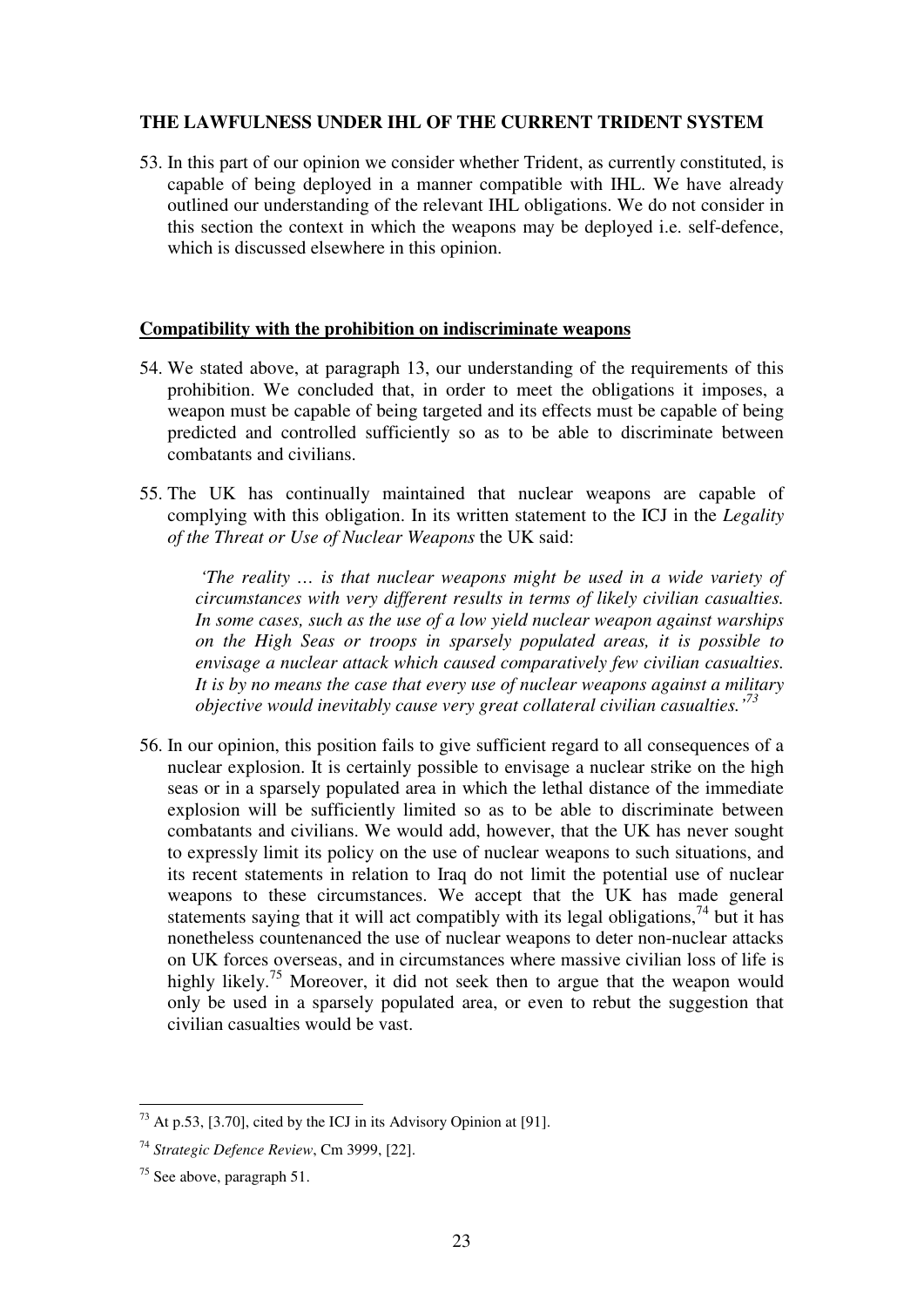57. More important, however, is the failure to give sufficient regard to the secondary, but unique aspect of a nuclear explosion: the radioactive fall-out. It cannot sensibly be argued that this is currently capable of either prediction or limitation. The ICJ assessed these effects as follows:

 *'…nuclear weapons are explosive devices whose energy results from the fusion or fission of the atom. By its very nature, that process, in nuclear weapons as they exist today, releases not only immense quantities of heat and energy, but also powerful and prolonged radiation. According to the material before the Court, the first two causes of damage are vastly more powerful than the damage caused by other weapons, while the phenomenon of radiation is said to be peculiar to nuclear weapons. These characteristics render the nuclear weapon potentially catastrophic. The destructive power of nuclear weapons cannot be contained in either space or time. They have the potential to destroy all civilization and the entire ecosystem of the planet.*

*The radiation released by a nuclear explosion would affect health, agriculture, natural resources and demography over a very wide area. Further, the use of nuclear weapons would be a serious danger to future generations. Ionizing radiation has the potential to damage the future environment, food and marine ecosystem, and to cause genetic defects and illness in future generations.* 

*…methods or means of warfare, which would preclude any distinction between civilian and military targets, or which would result in unnecessary suffering to combatants, are prohibited. In view of the unique characteristics of nuclear weapons, to which the Court has referred above, the use of such weapons in fact seems scarcely reconcilable with respect for such requirements.'<sup>76</sup>*

58. Further explanation and support for the uncontrollable and unpredictable nature of nuclear weapons can be found in the comments of Dr Douglas Holdstock, a member of Medact's Nuclear Hazards Group and a retired hospital physician with experience of radiation protection:

*'As well as prompt radiation, a nuclear explosion creates large amounts of highly radioactive material by fission of uranium or plutonium. In addition, if the explosion is low in the atmosphere or at ground level, so that the fireball is in contact with the ground, solid material is sucked into it and irradiated also creating radioactive isotopes.* 

*The fate of this material depends upon particle size and weather conditions. Much of it is deposited in an approximately cigar-shaped area down-wind of the explosion. The various forms of radiation sickness … would result, the most severe of course closest to the explosion site. The extent of the fall-out would depend on the size of the explosion and wind speed. After the first multimegaton H-bomb explosion at Bikini Atoll in the Pacific in 1954, the plume extended for over 400km, most of the islanders in atolls 200km from Bikini* 

<sup>&</sup>lt;u>.</u> <sup>76</sup> *Legality of the Threat or Use of Nuclear Weapons*, *(Advisory Opinion at the request of the UN General Assembly),* ICJ Reports 1996, [35] / [95] (emphasis added).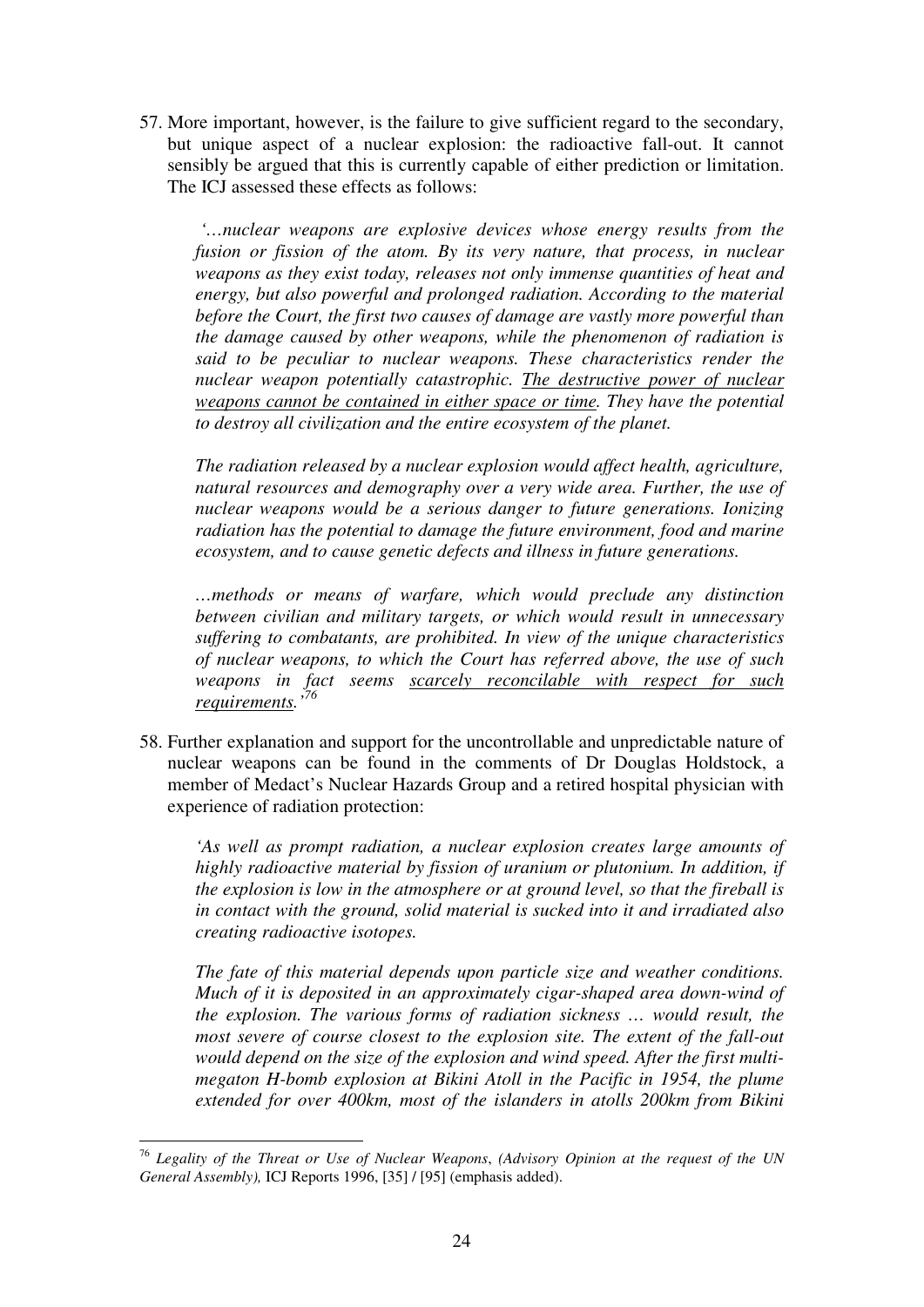*were affected by radiation-induced illnesses including cancers. Some of these atolls were still uninhabitable 25 years later.* 

*…Some of the irradiated material is carried high into the stratosphere and comes down slowly over a wide area as delayed fall-out.* 

*…*[Q] *What would be the effects on civilians if a single 'tactical Trident' warhead were detonated in the Arctic or the Sahara?* 

*It probably wouldn't do very much physical damage. The surrounding area would become desert (if it were not desert already). The fallout would be mainly in uninhabited areas, but some would go high up into the stratosphere, carried by the wind and come down all over the earth. Civilian deaths could not be ruled out.* 

[Q] *What would be the effects of using a nuclear device at sea?* 

*A tidal wave-like effect. Irradiated water would not be as dangerous as irradiated debris. But radiation would get into the food-chain (through fish). Internal radioactivity, through inhalation of radioactive fall-out or through ingestion of affected food, is much worse than external effects. It would produce cancers and could produce birth defects. References to severely deformed babies in the Bikini Islands could well have been caused by the fact that people at a lot of fish in that region.'<sup>77</sup>*

59. In our opinion, there is ample evidence on which it can be concluded that the harmful effects of the nuclear weapons currently held by the UK are inherently unpredictable and uncontrollable. We conclude that there must be a presumption that the use of the UK's current nuclear weaponry, whether with 1kt or 100kt yields, would breach the prohibition on the use of indiscriminate weapons.

#### **Compatibility with the prohibition on unnecessary suffering**

60. A nuclear explosion produces both immediate radiation and radioactive fall-out. Exposure to either can cause radiation sickness. The closer to the explosion site, the higher the degree of radiation. The stronger the radiation, the more severe the sickness. In larger nuclear explosions, the heat and blast will generally kill more people than the immediate radiation. However, smaller 1kt nuclear events cause less lethal blast and heat damage, and the preponderance of fatalities will be caused by radiation.<sup>78</sup>

<sup>77</sup> *Report of the Inquiry into the Legality of Nuclear Weapons* (2004: Peacerights), [3.3.10]-[3.3.13] / [3.3.27].

 $78$  See above, paragraph 34(iii).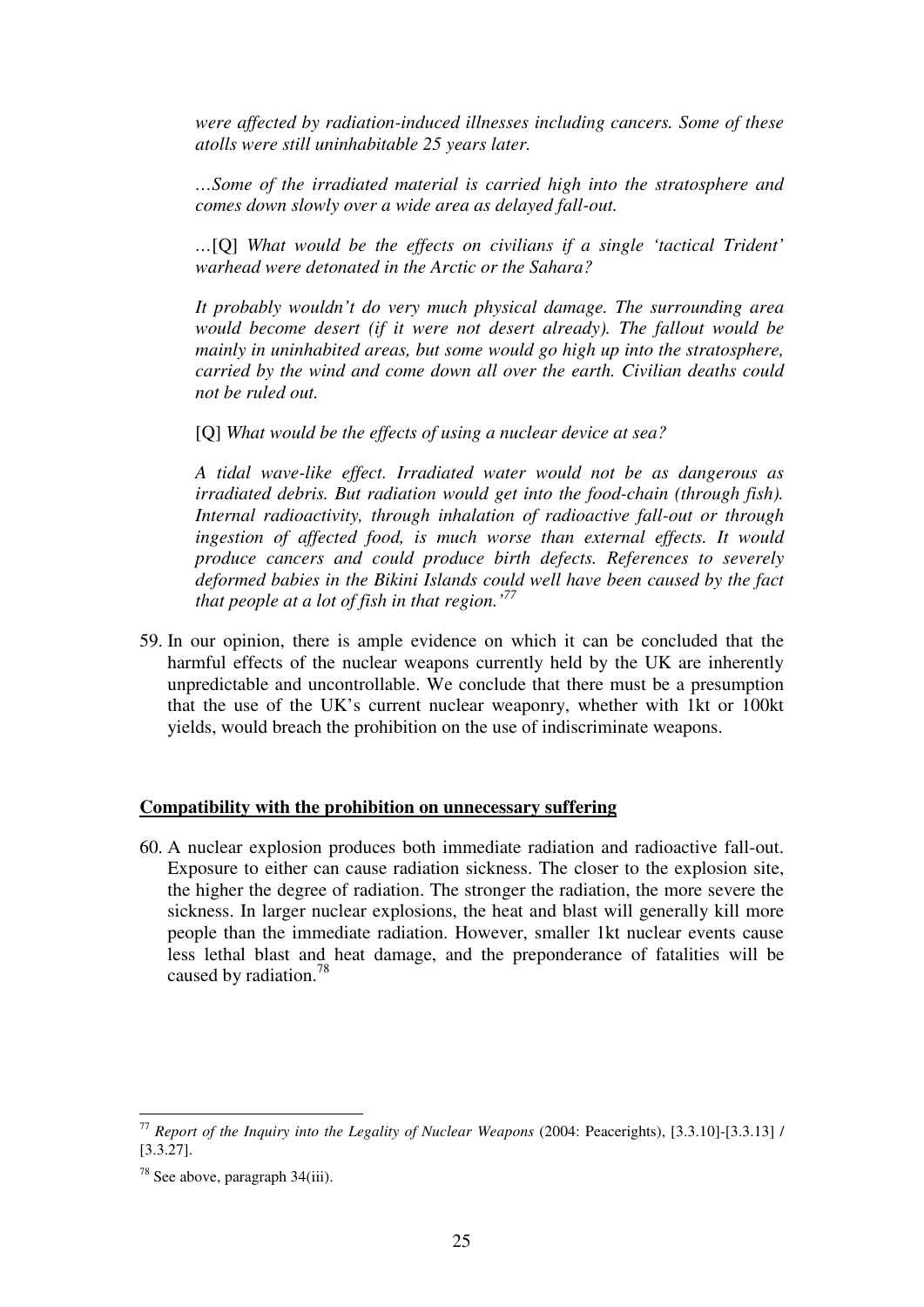- 61. Acute radiation sickness has three forms, which are dependent on the level of radiation received:<sup>79</sup>
	- i) The neurological syndrome is caused by the highest doses of radiation. It leads to coma and rapid death;
	- ii) The gastrointestinal syndrome is caused by a lesser dose. It causes severe vomiting, intestinal ulceration and copious diarrhoea, and has a very high mortality rate;
	- iii) The bone marrow is affected in the third form of acute sickness, caused by lower levels of radiation. This leads to a lowering of white blood cells and blood clotting agents. In itself this can be fatal. It also predisposes the victim to infection and reduces the ability to heal other injuries sustained in a nuclear explosion. This may render fatal injuries which were otherwise survivable.
- 62. Those who do survive acute radiation sickness, and those who are exposed to radiation, but who do not develop acute symptoms, are at increased risk of leukaemia and other cancers for several years thereafter.
- 63. It is indisputable that the various forms of acute radiation sickness, and the longterm effect of exposure to high levels of radiation, cause considerable and prolonged suffering. We also note the view, shared by an increasing number of commentators, that there is no military purpose for nuclear weapons which is incapable of being achieved by conventional weaponry.<sup>80</sup> In our opinion, the unique suffering caused by radiation from a nuclear explosion, and potentially coupled with an absence of true military necessity, is such as to render the use of the nuclear weapons currently held by the UK inherently in violation of the prohibition on unnecessary suffering.

### **Compatibility with the principle of neutrality**

-

64. The inability to predict or control the geographical or temporal consequences of nuclear fall-out is readily apparent. It is also clear that nuclear fall-out causes considerable damage to the natural environment as well as to humans: on this we reiterate the conclusions of the ICJ, quoted at paragraph 57, above. In our opinion, it is therefore difficult to envisage any circumstances in which the use of Trident would not breach the principle of neutrality by causing damage to neutral states.

<sup>79</sup> The following is extracted from *Report of the Inquiry into the Legality of Nuclear Weapons* (2004: Peacerights), [3.3.8], *per* Dr Douglas Holdstock.

<sup>80</sup> *Report of the Inquiry into the Legality of Nuclear Weapons* (2004: Peacerights), [3.2.39], *per* Dr Frank Barnaby. See also Louise Doswald-Beck's paper delivered to the Conference on Freedom from Nuclear Weapons through Good Faith and Accountability (Brussels, 6-7 July 2006).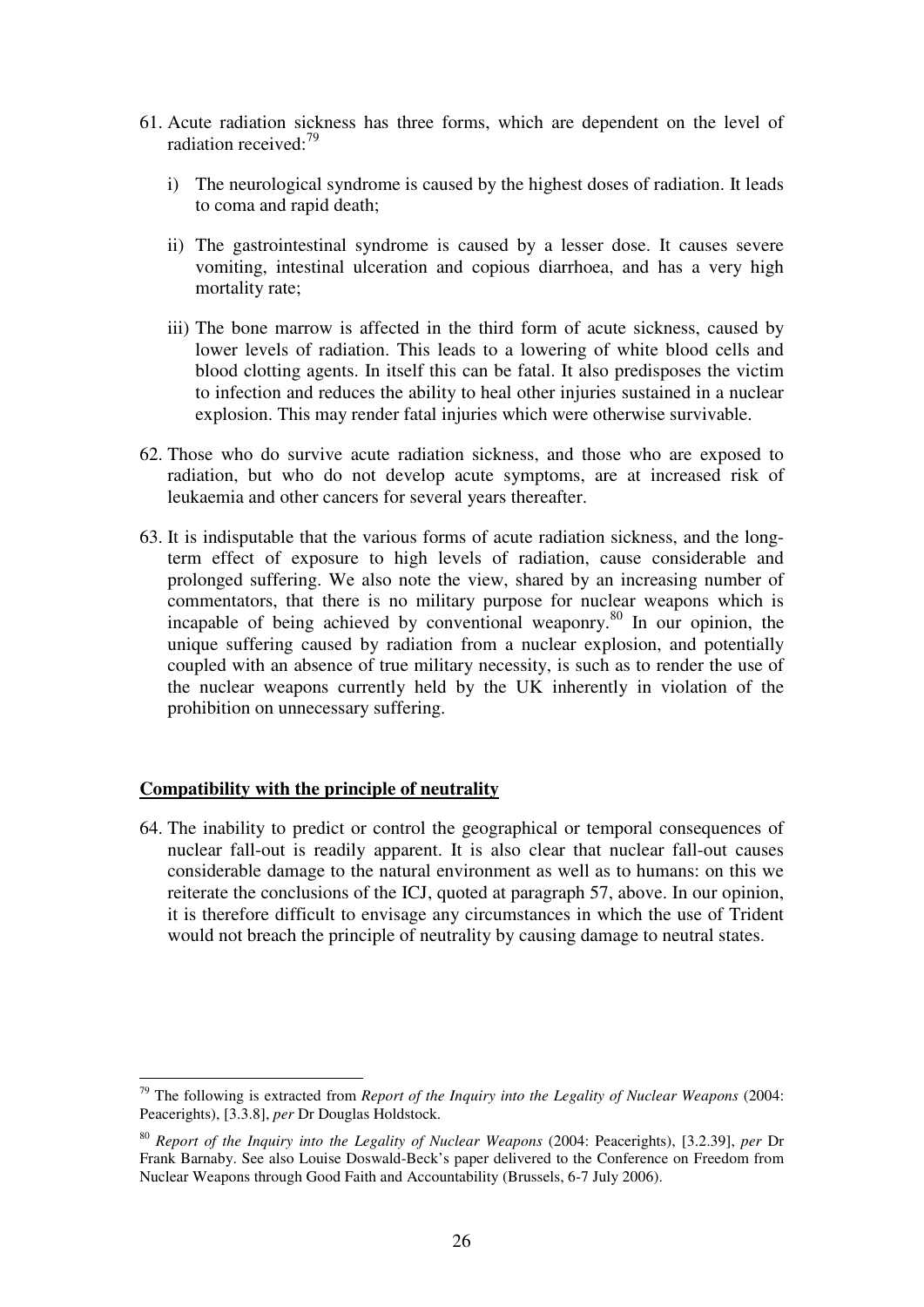## **THE LEGALITY OF REPLACING OR UPGRADING TRIDENT**

65. The Government has stated that a decision will be taken on the future of Trident during the current Parliament. In June 2005, the then Defence Secretary Dr Reid accepted that enhancements to the UK's nuclear capability could breach the NPT obligations:

*'…the answer depends on what we do: if we replace the existing system with a massive increase in our capability, that may not be compatible; if we reduce capability, that may well be compatible. So the answer to the question is precisely as I said: it could well be in line with our existing obligations.'<sup>81</sup>*

- 66. There are a number of options open to the UK, of which the following are most relevant:
	- i) Not to replace Trident. There are approximately 18 years of Trident's projected 30 year life span remaining, during or at the end of which the UK would relinquish its nuclear deterrent;
	- ii) To upgrade the current Trident system, for example by enhancing its targeting capabilities;
	- iii) To replace Trident with a new system of the same or similar capabilities;
	- iv) To replace Trident with a new system using smaller yields.
- 67. In our view, there is no inherent legal difference between an 'upgrade' and a 'replacement', both of which would involve enhancing the current system. The question is one of substance and not form: whether the changes are such as to be incompatible with the UK's obligations under Article VI NPT and IHL.
- 68. On this basis, we consider the options in terms of their substantive impact on the UK's nuclear posture and capability, rather than their form as an upgrade or replacement. From the current debate, we consider the following to be the most relevant possibilities:
	- i) Enhanced targeting systems, permitting more accurate deployment of nuclear weapons;
	- ii) Increased yield flexibility, incorporating a 'mini-nuclear capability' for explosions of 1-5kt;
	- iii) Renewal of the current capability over a longer period.
- 69. Before we consider the legality of these three possibilities, there are some issues relating to the underlying policy of the UK's nuclear deterrent which we think are relevant to the current debate. We deal with these issues first, and then consider the three possibilities outlined above. We do not consider in this opinion the issue of any upgrades that may already have been made to the UK's nuclear weaponry, and which do not bear on the legality of future upgrades or renewals.

<sup>81</sup> *Hansard* HC Vol 434, Col 987, 6 June 2005.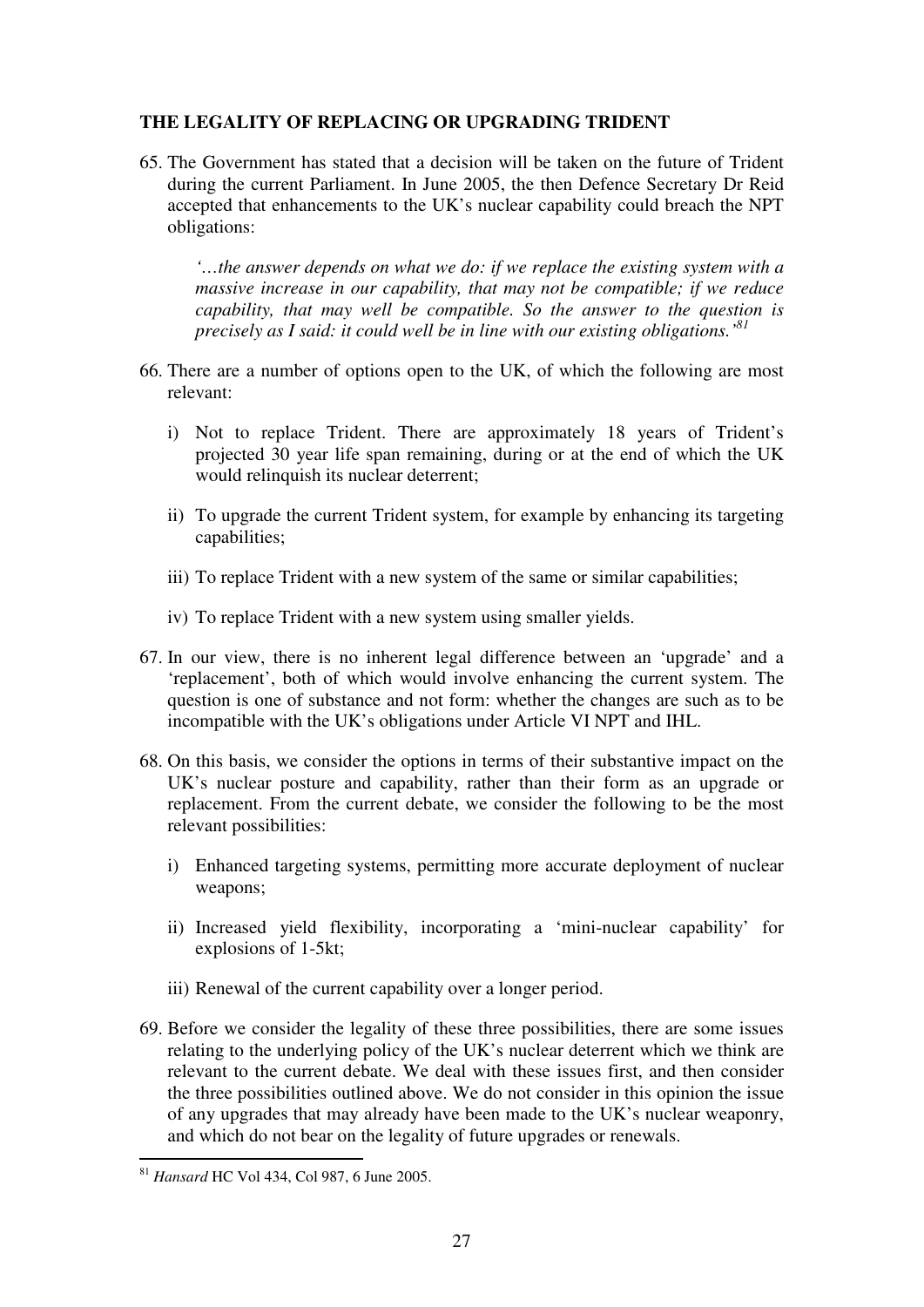#### **The policy underlying Trident**

70. Trident was initially developed in the context of the Cold War, and was intended to fulfil the 'Moscow criteria': *'the ability to threaten to inflict sufficient damage on Moscow and a number of other Soviet cities at any time of the day, 365 days of the year'*. <sup>82</sup> Since the end of the Cold War, this particular context and purpose has become redundant. Robin Cook MP, the former Foreign Secretary, said in July 2005:

*'No other credible nuclear threat has stepped forward to replace the Soviet Union as a rationale for the British nuclear weapons system. To be sure, two or three other nations have emerged with a crude nuclear capability, but none of them has developed the capacity or the motivation to attack Britain. … the collapse of the cold war has removed even the theoretical justification for our possessing strategic nuclear weapons.'<sup>83</sup>*

71. In 1993 the then Defence Secretary, Malcolm Rifkind, stated:

*'Of course complete and general nuclear disarmament remains a desirable ultimate goal and we must continue to make what progress we can towards it. But nuclear weapons cannot be dis-invented.… And reflect on the course of events, should at some distant point in the future a new East/West threat arise. … We would be at risk of seeing, in such circumstances, a race to be the first to recreate nuclear weapons … Would a Europe in which the prospect of a nuclear rearmament race existed be genuinely more stable?<sup>84</sup>*

- 72. In December 2003 the Ministry of Defence stated:*'There are currently no major conventional military threats to the UK or NATO…'<sup>85</sup>* Similarly, the 1998 *Strategic Defence Review* concluded that *'there is today no direct military threat to the United Kingdom or Western Europe. Nor do we foresee the re-emergence of such a threat. But we cannot take this for granted.'<sup>86</sup>*
- 73. The Government maintains that nuclear weapons form an important part of the UK's defence policy, although not in order to counter the terrorist threat.<sup>87</sup> Dr Reid, then Defence Secretary, said in January 2006:

<sup>82</sup> *House of Commons Defence Committee, Eighth Report of Session 2005-06, The Future of the UK's Strategic Nuclear Deterrent: the Strategic Context* (HC 986: 30 June 2006), p. 14.

<sup>83</sup> *Worse than irrelevant*, The Guardian, 29 July 2005.

<sup>84</sup> *'UK Defence Strategy: A continuing role for nuclear weapons?',* speech to the Centre for Defence Studies, 16 November 1993, [6].

<sup>85</sup> '*Delivering Security in a Changing World: Defence White Paper'* Cm. 6041-I, [3.1].

<sup>86</sup> Cmnd 3999, [3].

 $87$  Prime Minister Tony Blair in response to a question by Paul Flynn MP during Prime Minister's Questions on 19 October 2005:

*<sup>&#</sup>x27;I do not think that anyone pretends that the independent nuclear deterrent is a defence against terrorism.' Hansard* HC, Vol 437, Col 841.

However, some authors persist in contending that nuclear weaponry would be apt to tackle the terrorist threat: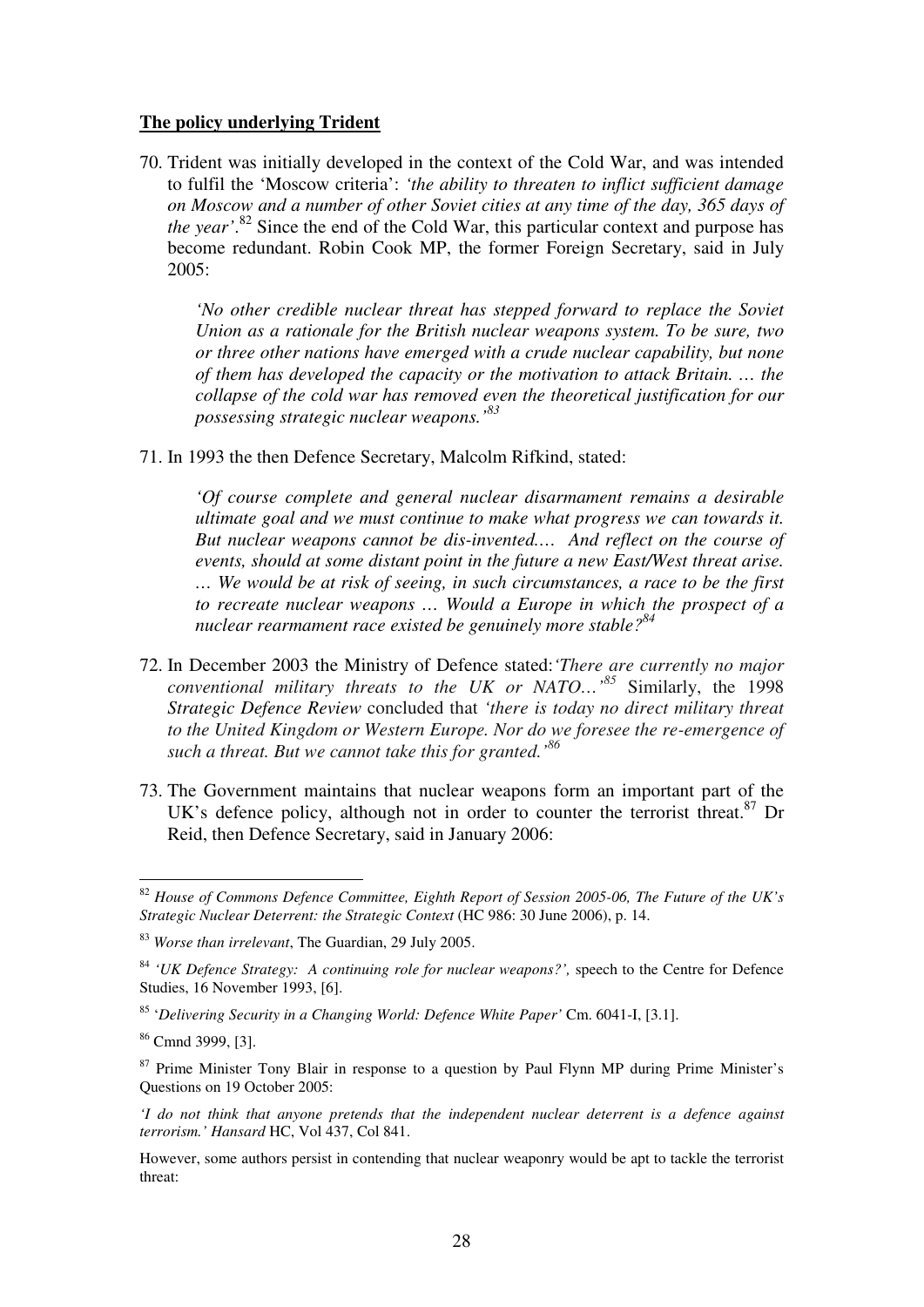*'It is perfectly true that there are new threats arising from terrorism, but that does not mean that the old threats have disappeared. It is equally true that the type of forces that we would need to develop to counter-terrorism, such as special forces, extra surveillance and extra mobility, are not necessarily nuclear weapons. That nuclear weapons are not a response to the threat of terrorism does not mean, however, that we should, for instance, get rid of special forces because they are not a response to the threat of nuclear*  weapons. The truth is that we need a range of responses to a range of *threats.'<sup>88</sup>*

### **The legitimacy of the policy justifications for replacing or upgrading Trident**

- 74. The Government has stated that it will set out the factors it believes are relevant to the necessary current and any possible future minimum nuclear deterrent for the UK when it publishes a White Paper. $89$  Until then, the following is representative of the Government's stance:
	- i) The nuclear deterrent is not dependent on the size of nuclear arsenals held by other states;
	- ii) The nuclear deterrent is not retained because of the status it accords the UK in its international relations;
	- iii) It is retained because of its role in deterring acts of aggression, insuring against the re-emergence of major strategic military threats, preventing nuclear coercion and preserving peace and stability.<sup>90</sup>
- 75. This can be distilled into two principal bases on which the UK is likely to justify any upgrade to or replacement of Trident:
	- i) Deterrence;

<u>.</u>

ii) Insurance against a possible future threat.

*<sup>&#</sup>x27;I am sure there are many terrorists who literally are beyond deterrents, but terrorists require support, and, to the degree that they require state support, the states that support them are capable of being deterred.… There is relevance to having nuclear weapons, shall I say, to discourage terrorists or to discourage those who are supporting terrorists. In the new environment, we are not in the business of having nuclear threats to destroy populations. If we ever had to use those weapons, they should be employed against very particular targets and for very particular purposes, and that requires a nuclear arsenal that is not really the nuclear arsenal we have which we have inherited from the Cold War*.*'* Dr Colin Gray of the University of Reading, to the House of Commons Defence Committee, Uncorrected Transcript of Oral Evidence (HC 986-ii, 21 March 2006, Q97, available at http://www.publications.parliament.uk/pa/cm200506/cmselect/cmdfence/uc986-ii/uc98602.htm ).

<sup>88</sup> HC Debate, 23 January 2006, col 1153-4.

<sup>89</sup> *House of Commons Defence Committee, Ninth Special Report of Session 2005-06, The Future of the UK's Strategic Nuclear Deterrent: the Strategic Context: The Government Response to the Committee's Eighth Report of Session 2005-06* (HC 1558: 26 July 2006), [11].

<sup>90</sup> *House of Commons Defence Committee, Ninth Special Report of Session 2005-06, The Future of the UK's Strategic Nuclear Deterrent: the Strategic Context: The Government Response to the Committee's Eighth Report of Session 2005-06* (HC 1558: 26 July 2006), [5].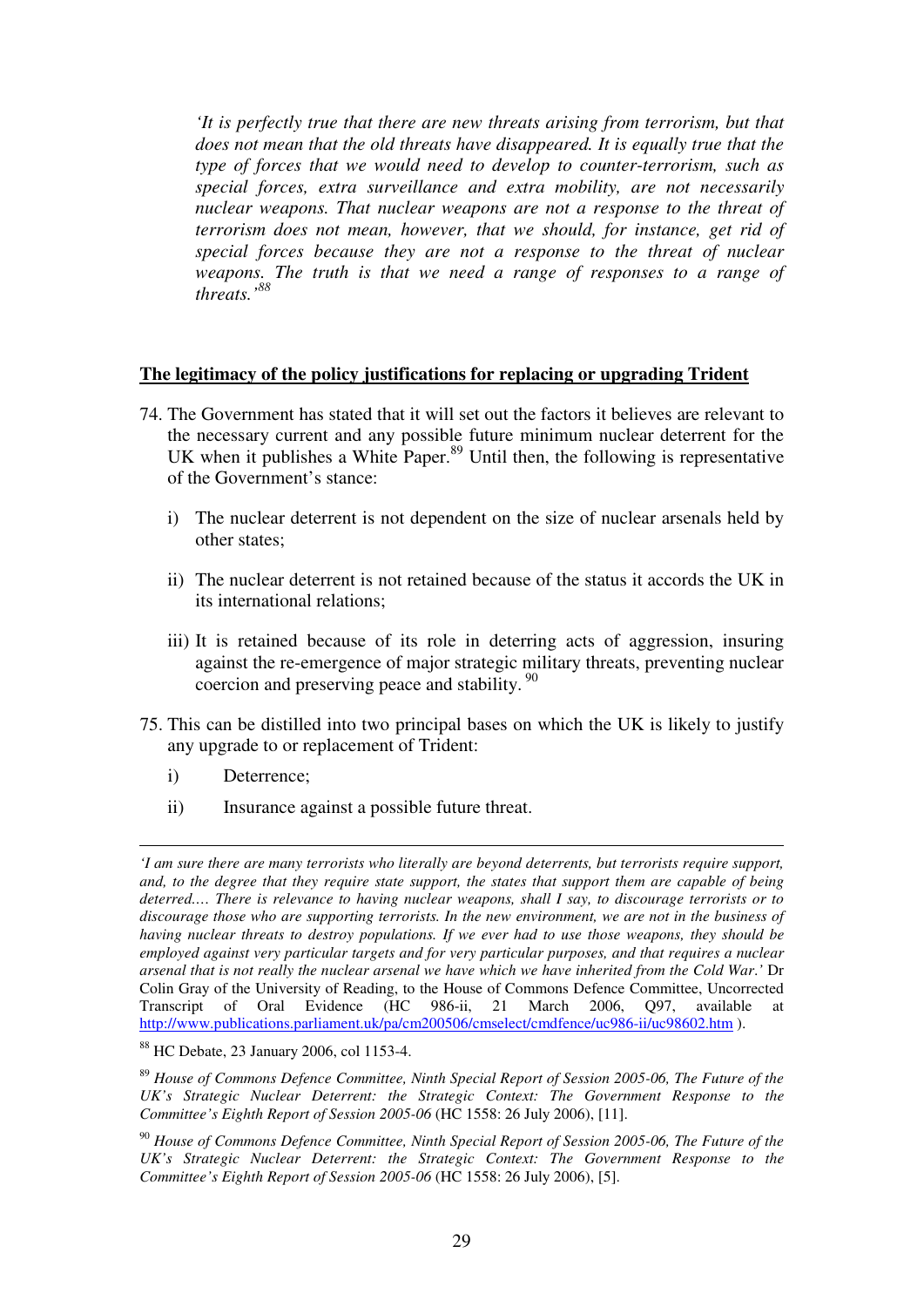**DETERRENCE** 

76. The UK has consistently argued that it is necessary to retain a nuclear capability as a deterrent. In its response to the Defence Committee's Eighth Report of Session 2005-06, the Government reiterated the following statement initially made in the December 2003 Defence White Paper *'Delivering Security in a Changing World'*:

*'However, the continuing risk from the proliferation of nuclear weapons, and the certainty that a number of other countries will retain substantial nuclear arsenals, mean that our minimum nuclear deterrent capability, currently represented by Trident, is likely to remain a necessary element of our security.'<sup>91</sup>*

- 77. The Government's stated justification for a nuclear deterrence is therefore the possession of nuclear weapons by other states. It does not, on its face, appear to be predicated on the possession of conventional, chemical or biological weaponry by other states.
- 78. However, these statements must be read in light of Mr Hoon's comments, as Defence Secretary, in 2002 that the UK would use nuclear weapons to deter chemical or biological attacks on UK forces overseas.<sup>92</sup> They must also be read in light of Dr Reid's comments, as the Minister of State for the Armed Forces, made in 1997:

*'The role of deterrence, to which the right hon. Member referred, must not be overlooked. Even if a potential aggressor has developed missiles with the range to strike at the United Kingdom, and nuclear, biological or chemical warheads to be delivered by those means, he would have to consider--he would do well to consider--the possible consequences of such an attack.* 

*… Although such despots often appear indifferent to the suffering of their own peoples, I see no sign that they are indifferent to the survival of their regimes and the preservation of their personal positions. Deterrence has a bearing on both those matters.* 

*It seems unlikely that a dictator who was willing to strike another country with weapons of mass destruction would be so trusting as to feel entirely sure that that country would not respond with the power at its disposal. Any state contemplating such an assault on a NATO member would have to consider the implications very carefully.'<sup>93</sup>* 

<sup>91</sup> Cm 6041-I, [3.11], cited in *House of Commons Defence Committee, Ninth Special Report of Session 2005-06, The Future of the UK's Strategic Nuclear Deterrent: the Strategic Context: The Government Response to the Committee's Eighth Report of Session 2005-06* (HC 1558: 26 July 2006), [8].

 $92$  See above, paragraphs 38 / 51.

<sup>&</sup>lt;sup>93</sup> *Hansard* HC Vol 302, Col 576-7. See also, the answers of Lord Hoyle in the House of Lords debates following the publication of the Strategic Defence Review in 1998:

*<sup>&#</sup>x27;Q. What is their policy with regard to nuclear retaliation in the case of aggressor states contemplating the use of chemical and biological weapons?*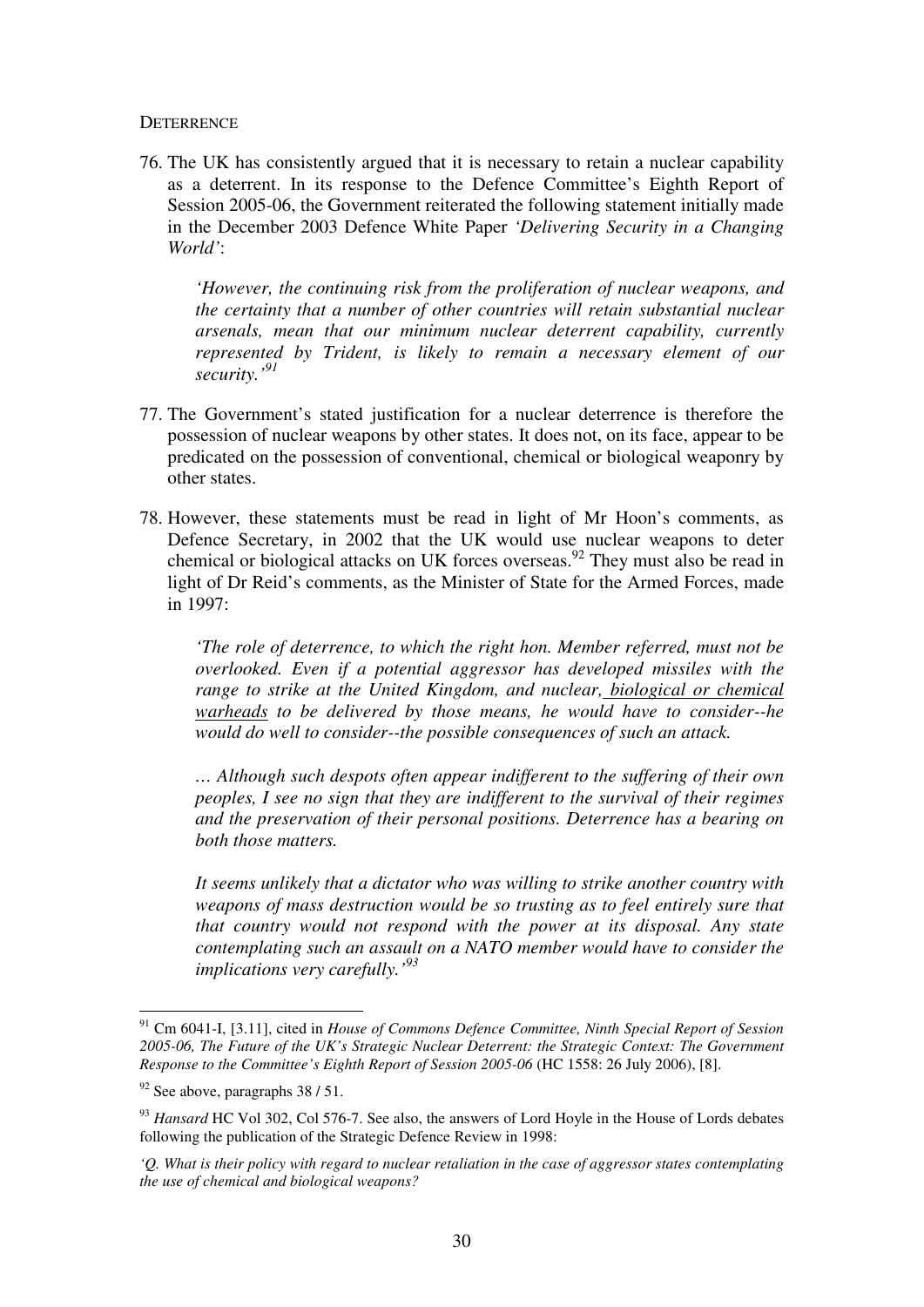- 79. If this reflects the actual Government policy on Trident, that it is necessary for deterrence of both nuclear and non-nuclear weapons of mass destruction (WMD), this raises concerns as to the ambit of the deterrence doctrine and the impact on the UK's compliance with Article VI NPT.
- 80. We considered above, at paragraphs 30-31, the obligations imposed by Article VI. The conflict of an expanded deterrence policy with these obligations is two-fold:
	- i) The expansion of the policy basis on which nuclear weapons can be retained undermines the disarmament objective of Article VI NPT, and is therefore inconsistent with the treaty obligation. It is contrary to the steps agreed by the parties to the NPT at the 2000 conference which includes:

*'A diminishing role for nuclear weapons in security policies to minimise the risk that these weapons will ever be used and to facilitate the process of their total elimination.'<sup>94</sup>*

- ii) If nuclear deterrence is justified by the UK on the basis of non-nuclear WMD, and not just nuclear WMD, this is a significant extension of the previous rationale. It is also a basis on which the UK can argue, indefinitely, for the retention of nuclear weapons. This has the potential to thwart the good faith in negotiating nuclear disarmament that the UK is obliged to show under Article VI NPT, by rendering disarmament a more remote prospect.
- 81. In our opinion, any extension of the deterrence doctrine to include threats posed by non-nuclear WMD would be inconsistent with the rationale of Article VI NPT.
- 82. The Government has not argued to date that deterrence requires the UK to have a tactical nuclear capability. Were this to become part of the Government's justification in the forthcoming White Paper, we would repeat our view that any expansion of the policy basis on which nuclear weapons can be retained is a breach of Article VI NPT.

#### INSURANCE AGAINST POSSIBLE FUTURE THREATS

83. The UK has not, as yet, sought to justify retention of a nuclear deterrent on the basis of any *specific* threat or act of aggression. Instead, it appears to be predicated in part on an inability to rule out any future threats.<sup>95</sup>

*Lord Hoyle: The use of chemical or biological weapons by any state would be a grave breach of international law. A state which chose to use chemical or biological weapons against the United Kingdom should expect us to exercise our right of self defence and to make a proportionate response.'*

*Hansard* HL, Vol 593, Col WA224, 29 October 1998.

<sup>94</sup> *2000 Review Conference of the Parties to the Treaty on Non-Proliferation of Nuclear Weapons, Final Document, Volume 1 (NPT/CONF.2000/28 (Parts I and II)), p.14, Step 9 (emphasis added).* 

<sup>95</sup> *House of Commons Defence Committee, Eighth Report of Session 2005-06, The Future of the UK's Strategic Nuclear Deterrent: the Strategic Context* (HC 986: 30 June 2006), pp. 25-7.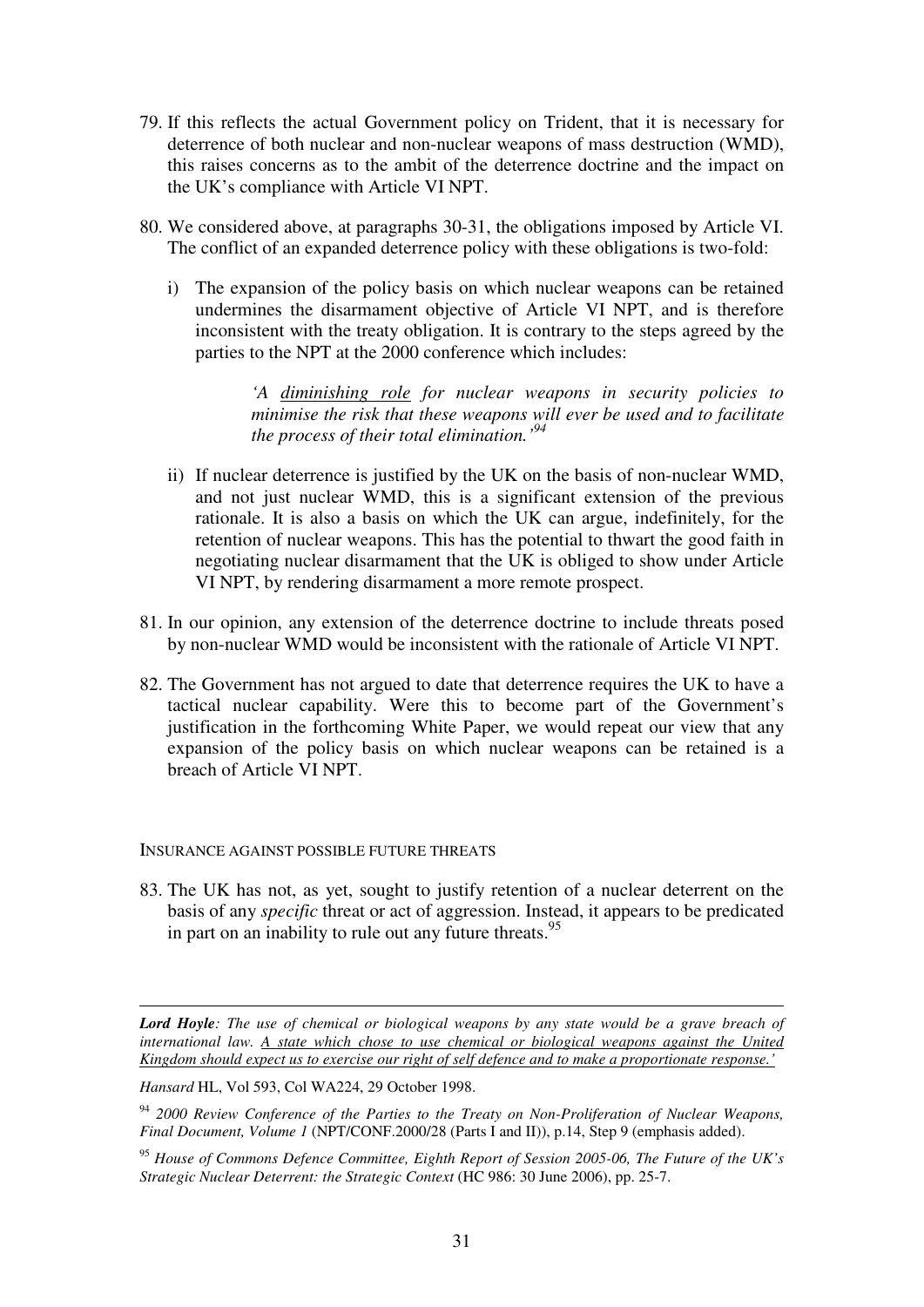84. In its response to the Defence Committee's Eighth Report of Session 2005-06, the Government stated:

*'The debate about the future of the UK's nuclear deterrent is less about the security position now than about the extent to which we can be confident about the nature of the risks and threats to our defence and security interests that we might face over the next 20-50 years.'<sup>96</sup>*

85. The difficulty with this rationale is that we cannot now and will not in the future be able to predict what threats the UK will face 20-50 years hence. If this inability to predict future risks forms the basis of the Government's policy on upgrading or replacing Trident, we will never be in a position to rule out the need for a nuclear deterrent. Essentially the argument is one for permanent retention. As Professor Colin Gray has argued:

*'… in 2006, we can no more predict the strategic history of the 21st Century, than our predecessors in 1906 could predict what the 20th Century would bring.'<sup>97</sup>*

- 86. This leads to an obvious conflict with the UK's obligations under Article VI NPT, the requirements of which we outlined above, at paragraphs 30-31. The UK is required to negotiate in good faith on effective measures to achieve nuclear disarmament. If the position of the UK is that a nuclear deterrent remains necessary whilst there is the unascertainable risk of a future threat developing, this amounts to a *de facto* acceptance that the UK will never fully disarm. In our opinion, this can only negate the good faith with which the UK is required to negotiate in order to achieve precisely the aim that its policy will never permit: complete nuclear disarmament by the UK and other states.<sup>98</sup>
- 87. In our opinion, any justification for upgrading or replacing Trident predicated on the risk of some possible (but unknown) future threat is inherently incompatible with Article VI NPT. This conclusion applies regardless of the precise nature of the proposed upgrade or replacement because it belies a more general failure to observe the good faith obligation.

<sup>96</sup> *House of Commons Defence Committee, Ninth Special Report of Session 2005-06, The Future of the UK's Strategic Nuclear Deterrent: the Strategic Context: The Government Response to the Committee's Eighth Report of Session 2005-06* (HC 1558: 26 July 2006), [13].

<sup>97</sup> In evidence to the House of Commons Defence Committee, cited in *Eighth Report of Session 2005- 06, The Future of the UK's Strategic Nuclear Deterrent: the Strategic Context* (HC 986: 30 June 2006), [97].

<sup>&</sup>lt;sup>98</sup> In its evidence to the House of Commons Defence Committee, the British American Security Information Council (BASIC) stated:

*<sup>&#</sup>x27;Any replacement system for Trident based upon the belief that the UK needed to maintain an insurance policy against possible future threats would logically entail permanent possession and therefore an abrogation of our treaty responsibilities.'*

*House of Commons Defence Committee, Eighth Report of Session 2005-06, The Future of the UK's Strategic Nuclear Deterrent: the Strategic Context* (HC 986: 30 June 2006), Evidence 111, at [2.25].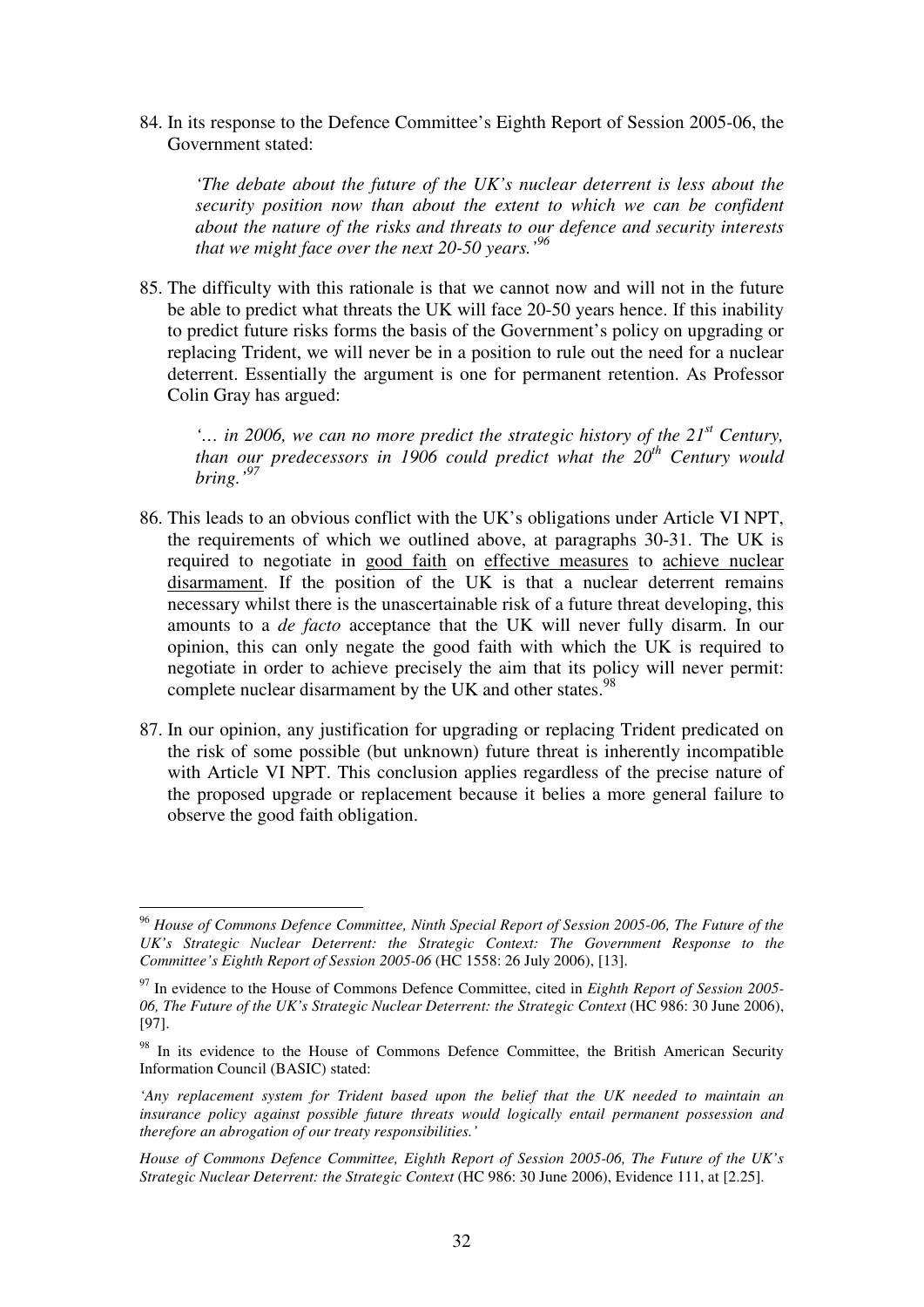#### **Enhanced targeting systems**

- 88. The US Navy is carrying out a Life Extension Programme (LEP) to its Trident systems, two aspects of which are:
	- *i)* '*Equipping guidance systems with GPS and "three-axis flat system" for steering the re-entry vehicle. This is a significant upgrade designed to increase accuracy…'*
	- *ii) '… a new guidance system using updated technologies….'<sup>99</sup>*
- 89. The legal consequences of the UK taking steps such as these, which are intended to improve the accuracy of the targeting and guidance systems of nuclear weapons, must be considered both in relation to IHL and Article VI NPT.
- 90. Dealing first with IHL, we concluded above, at paragraphs 59, 63 and 64, that it should be presumed that use of Trident as currently constituted would breach the prohibitions on indiscriminate weapons, and on unnecessary suffering, and would be likely to breach the neutrality principle. We reached this view on the basis, primarily, of the uncontrollable and devastating effects of the radiation released in a nuclear explosion that would follow the use of Trident. In our opinion, improving the targeting accuracy of nuclear weapons will have little or no effect on this aspect of their consequences and therefore on their compatibility with IHL.
- 91. Moreover, it is our view that enhancing the targeting capability of the UK's nuclear weaponry undermines the objectives of the NPT, and Article VI in particular. We reach this view on the basis that, *inter alia,* such steps:
	- i) Would go against the principle of irreversibility in nuclear disarmament and arms controls which the NPT parties adopted at the 2000 Review Conference, in that it would improve and enhance the UK's nuclear deterrent, rather than diminishing it; $100$
	- ii) Are likely to increase the circumstances in which the UK's nuclear weapons would be used, in particular in establishing a tactical capability where precision targeting would be of most use, contrary to the obligation to pursue a diminishing role for nuclear weapons in security policies, and to specifically reduce non-strategic weaponry.<sup>101</sup>

<sup>99</sup> *House of Commons Defence Committee, Eighth Report of Session 2005-06, The Future of the UK's Strategic Nuclear Deterrent: the Strategic Context* (HC 986: 30 June 2006), Evidence 111, at [3.4].

<sup>&</sup>lt;sup>100</sup> 2000 Review Conference of the Parties to the Treaty on Non-Proliferation of Nuclear Weapons, *Final Document, Volume* 1 (NPT/CONF.2000/28 (Parts I and II)), p.14, Step 5. See also, the comments of the Defence Select Committee in 1994 that enhanced targeting can improve the UK's nuclear capability, even when coupled with a reduction in overall explosive power:

*<sup>&#</sup>x27;Trident's accuracy and sophistication in other respects does – and was always intended to – represent a significant enhancement of the UK's nuclear capability. We have invested a great deal of money to make it possible to attack more targets with greater effectiveness using nominally equivalent explosive power.'* HC297, Session 1993-94, p.xiv.

<sup>101</sup> *Legality of the Threat or Use of Nuclear Weapons*, *(Advisory Opinion at the request of the UN General Assembly),* ICJ Reports 1996.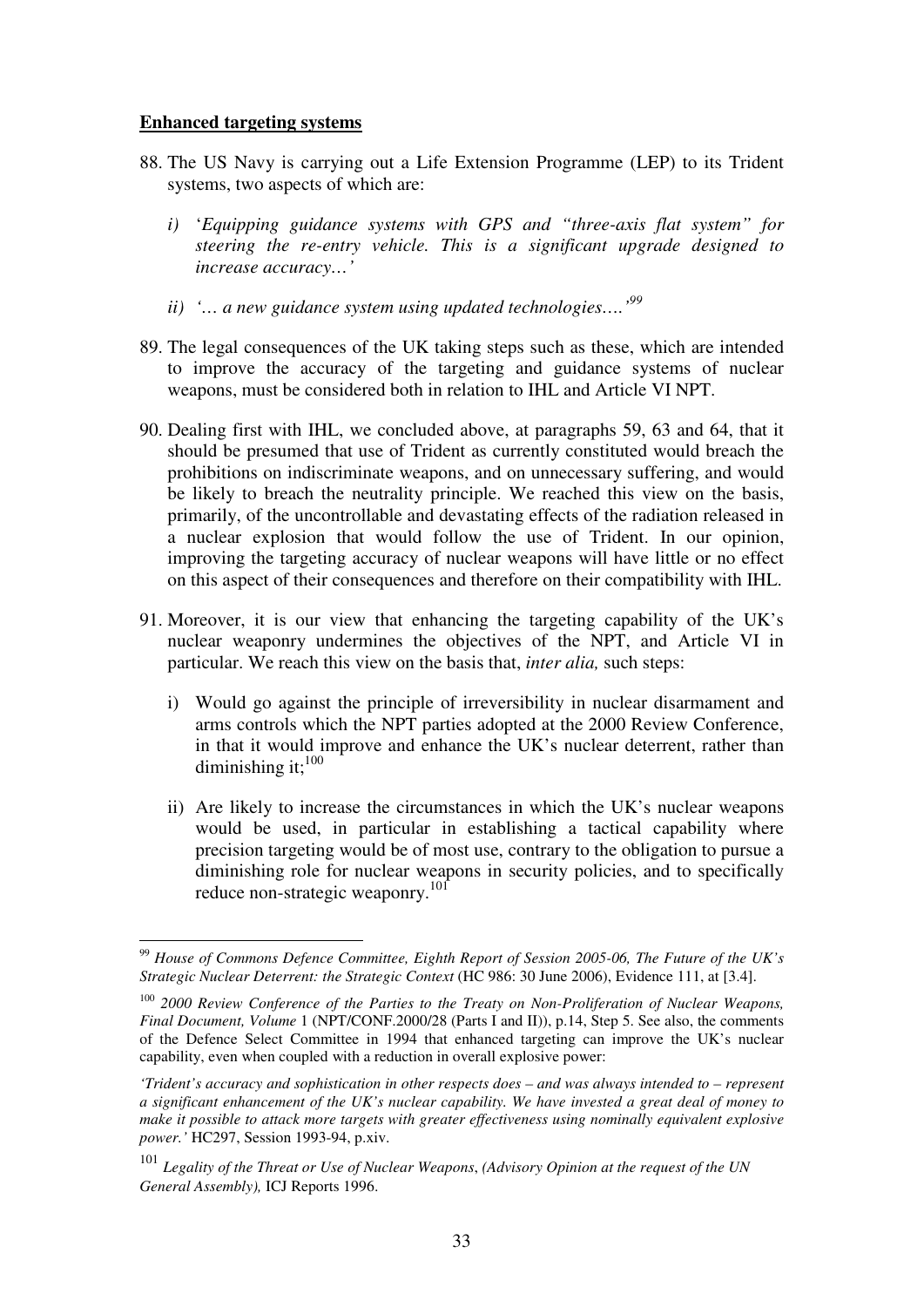92. We concluded above, at paragraph 31, that any steps which undermined the overall objective of nuclear disarmament, or which rendered that objective remote, would be inconsistent with Article VI NPT. Accordingly, and in our opinion, enhancement of the targeting capability of the UK's nuclear deterrent, particularly in the context of a broadening of deterrence policy, would be likely to breach Article VI NPT.

### **Increased yield flexibility**

- 93. The possibility of developing of a nuclear warhead with a wider range of yield options to replace Trident has been the subject of some speculation.<sup>102</sup> This would allow *'more "useable" smaller weapons to be deployed against more "precise" targets.'<sup>103</sup>* Were such weapons to be developed, it is likely they would fulfil a tactical role which Trident does not currently offer. In assessing the legality of such a development, it must be recalled that the UK is already thought to have the capability to fire Trident warheads modified so as to give yields of 1 or 5kt.<sup>104</sup>
- 94. It is not immediately clear to us that the development of smaller and more useable nuclear weapons with yields from 1kt upwards would diminish the prospects for breaches of IHL that use of the current Trident weapons is likely to engender (as discussed above, at paragraphs 54-64). Although the radiation released from a 1kt explosion is relatively small in comparison to a larger weapon, it is nonetheless incapable of control and apt to cause indiscriminate harm and unnecessary suffering.<sup>105</sup> Accordingly, it is our view that the use of a nuclear weapon with increased yield flexibility will not necessarily be lawful under IHL, and the overwhelming likelihood is that it would not be.
- 95. Again, it is our opinion that developing an increased flexibility in yields, in particular to permit tactical deployment, is an enhancement to the current Trident system that undermines the objectives of the NPT. We acknowledge that Trident is capable of being fired at lower yields, but it is apparent that this is a relatively limited capability, giving only two options in addition to the 100kt full yield. In our view, a more flexible system would:

<sup>103</sup> *Ibid.* 

-

<sup>104</sup> See above, at paragraph 34.

<sup>105</sup> Louise Doswald-Beck has stated:

'…*having heard various opinions from physicist, there is no nuclear weapon, however small, that will not result in radiation that will be let out into the atmosphere. This is especially so if one intends to use it in a tactical way against a very small specific objective. It is likely to be detonated nearer the ground, which means there is likely to be more fallout. As a result there will be the same problem of indiscriminate effects of radiation ending up in various unforeseeable places.'* 

Paper delivered to the Conference on Freedom from Nuclear Weapons through Good Faith and Accountability (Brussels, 6-7 July 2006).

<sup>102</sup> *Trident and the Future of the British Nuclear Deterrent* (Standard Note: SN/IA/3706, 27 April 2006), p.31.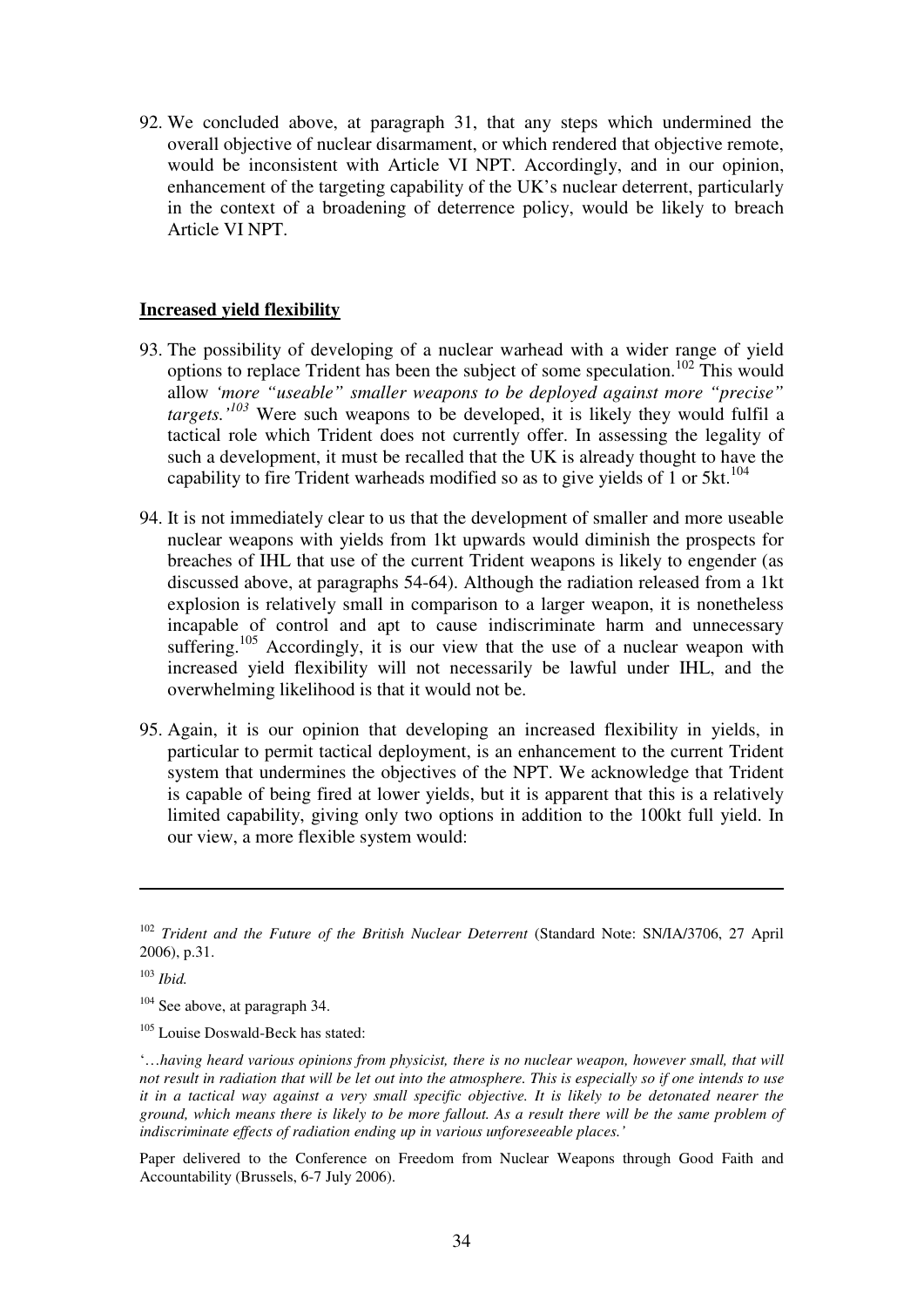- i) Enhance the role of nuclear weapons in the UK's security policy;
- ii) Lead to an increase in the UK's non-strategic weapons capability.
- 96. Both these consequences appear contrary to the practical steps adopted by the state parties to the NPT at the  $2000$  Review Conference.<sup>106</sup> In our opinion, a system with enhanced yield flexibility will undermine the principle of irreversibility and the obligation to move towards disarmament, in so far as it signifies a technical advance rendering the use of nuclear weapons more, and not less, likely. For these reasons, we conclude that any such system would be inconsistent with the obligations owed under Article VI NPT.

#### **Renewal of the current capability over a longer period**

97. Even those who are sceptical of the imperative nature of the obligations in Article VI, accept that:

*'…the broad thrust of article VI ought to be recognized as among the factors carrying some weight in the scales against renewal, and in particular against renewal at unchanged or increased magnitude.'<sup>107</sup>*

98. In our opinion, this underestimates the strength of the obligations imposed by Article VI. We do not share the view that:

 *'…it cannot plausibly be maintained that a legal imperative rests upon the United Kingdom – which has repeatedly affirmed its willingness to abandon capability when all others do – to do so unilaterally, regardless of action by others.'<sup>108</sup>*

99. It is apparent from the steps agreed at the 2000 Review Conference that the obligation on the nuclear weapons states under Article VI is *unilateral* as well as *collective*:

*'Further efforts by the nuclear-weapon States to reduce their nuclear arsenals unilaterally'<sup>109</sup>*

100. We accept that this does not impose a complete obligation to disarm, or even an absolute obligation to reduce. However, in our view, it does prohibit steps which are inconsistent with *'further efforts to reduce'*. Such steps would have the effect of undermining the overall objective of disarmament and the good faith obligation in relation to negotiations under Article VI.

<sup>-</sup><sup>106</sup> *2000 Review Conference of the Parties to the Treaty on Non-Proliferation of Nuclear Weapons, Final Document, Volume 1 (*NPT/CONF.2000/28 (Parts I and II)), p.14, Step 9.

 $107$  M Quinlan, 'The future of the United Kingdom nuclear weapons: shaping the debate', (2006) 82 *International Affairs* 627, 633.

<sup>108</sup> *Ibid.*

<sup>109</sup> *2000 Review Conference of the Parties to the Treaty on Non-Proliferation of Nuclear Weapons, Final Document, Volume 1 (*NPT/CONF.2000/28 (Parts I and II)), p.14, Step 9.